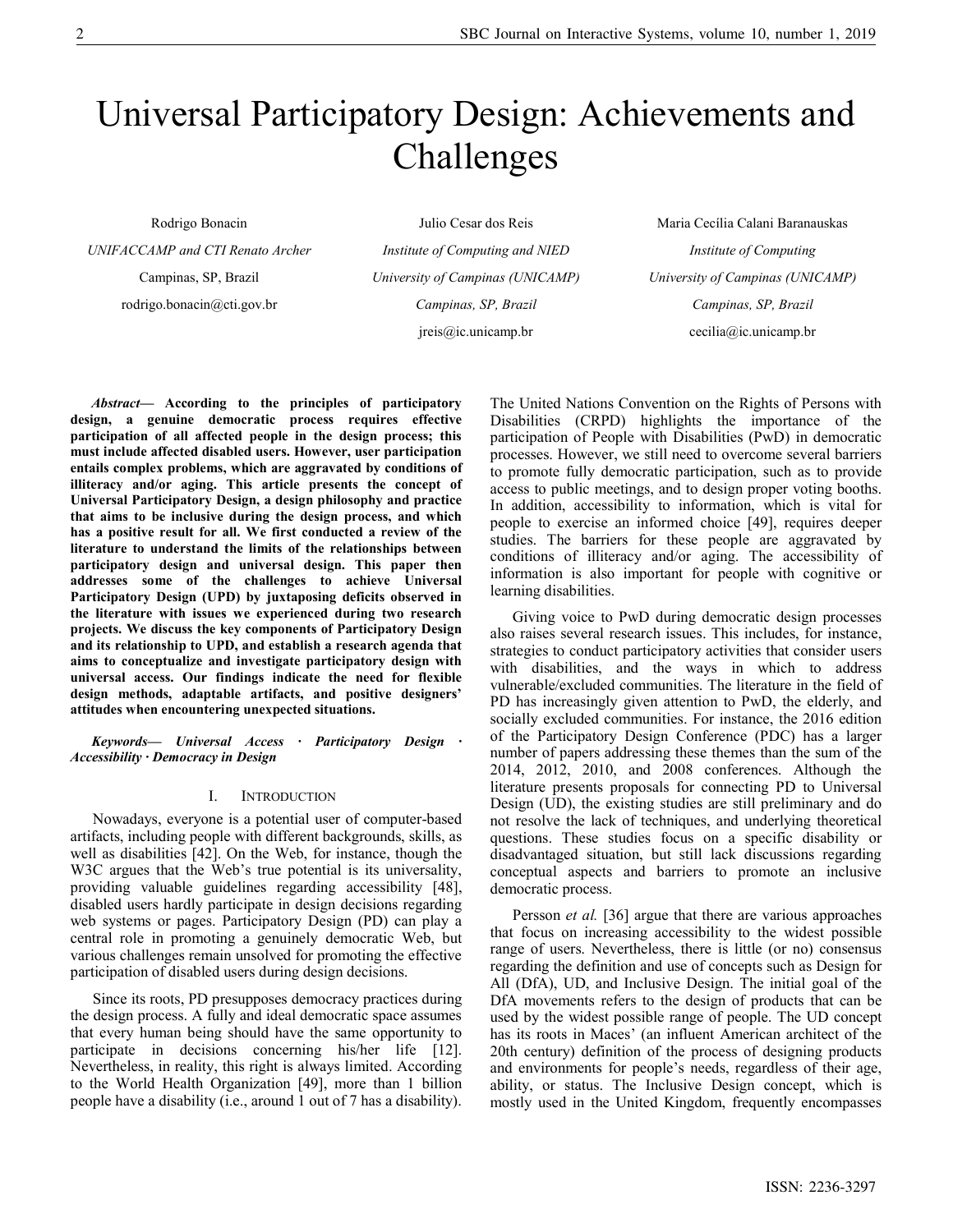the idea of including as many people as reasonably "possible", on a global basis. In this article, we use the term UD interchangeably with the term DfA [45].

The core idea behind the concepts of UD and DfA is that of an equalitarian society for all. For instance, the Americans with Disabilities Act (ADA) prohibits discrimination and ensures equal opportunity for persons with disabilities. Aware that there may not exist a solution that suits all people in all possible situations, the DfA can be considered a "design philosophy" that aims to design for human diversity, social inclusion, and equal opportunities. According to Marenko and Brassett [30], designing becomes a form of theoreticalpractical research process, where designing asserts itself as a tool that questions and investigates core issues. These can include technologies, social responsibility, and citizen participation.

This article introduces the Universal Participatory Design (UPD) concept. We argue that UPD can be understood as a design philosophy and practice that targets an inclusive design process for all. The result must be positive for all, by respecting human diversity, social inclusion, and equality during a democratic design process. In UPD, we assume that there is an aspect that is "new" during every design event. According to this perspective, design is a task related to freedom, with equal opportunities for participation despite the participants' physical, mental, or social conditions. Therefore, the UPD should be accessible during the period of the project's design and use, despite the users' diversity, and situations and events related to difference.

From a practical point of view, UPD raises various open research problems including, for instance: (1) how to remove barriers so as to promote the effective participation of disabled users; (2) how to include older adults in the design process; and (3) how to promote democracy and equality during the design process.

We aim to analyze the conditions for a participatory and democratic design process, giving voice to all users, including those with disabilities. In order to do so, we investigate recent literature on the relationships between PD and UD. In addition to the literature review, this research contributes to the field by presenting two case studies to illustrate the challenges in promoting the UPD. Our results are based on designers' reports and discussion regarding two research projects employing PD and UD, which were analyzed to identify the difficulties researchers' faced.

The first project addresses the design of an "inclusive social network" using PD with digitally illiterate people [3]. The second one tackles the use of PD to study barriers deaf users face on the Web [16]. In both cases, the designers conducted several participatory workshops, and faced problems to include users in the design process. In this paper, we present the results of our discussions with the designers, including our interaction during workshops, interviews, and meetings. The collected data was structured and analyzed with the "semiotics lens" by using the Semiotic Framework, an artifact from the Organization Semiotics (OS) discipline [25, 26, 44]. This framework allowed for us to elicit and categorize the solutions and challenges into six layers of signs: physical, empiric,

syntactic, semantic, pragmatic, and social. Our objective was not to produce a "framework" for UPD, but to underline the challenges, and ways of coping with them, aiming to bring to light relevant aspects of the UPD.

Based on our findings from the literature review, and the analysis of real case studies, this article raises open research questions regarding how to reach UPD. This includes reflections about theoretical issues, as well as about further investigations required regarding methods and design practices for promoting the participation "of all" in the design. Our key contribution is a theoretically informed analysis that clarifies and exemplifies the UPD via the case studies, pointing to solutions and open research issues regarding UPD in practice.

The remainder of the paper is organized as follows: Section 2 outlines recent literature on PD that addresses UD concepts, and recent literature on UD that adopts PD concepts; Section 3 describes and analyzes two case studies; Section 4 discusses the findings revealed by the literature analysis and by our empirical studies, organizing the demands for rethinking four key components necessary to transform PD into UPD. We argue that some steps are needed to obtain PD for (and with) universal access. Finally, Section 5 concludes the article.

# II. UNDERSTANDING CONNECTIONS BETWEEN PARTICIPATORY DESIGN AND UNIVERSAL ACCESS

 Several researchers in both fields of PD and UD advocate for user participation in design. Aiming to identify recent literature that studied UD issues in the PD community, we started our analysis (Section II.A) by systematically (one by one) reviewing the last 5 editions (10 years) of procedures from the Participatory Design Conference (PDC). Then, we analyzed (Section II.B) papers in the last 5 volumes/years of the International Journal of Universal Access in the Information Society (UAIS), a typical UD publication, looking for recent investigations studying or applying PD to promote UD. We then analyzed (Section II.C) papers in the last 5 volumes/years of the ACM Transactions on Computer-Human Interaction (TOCHI), looking for investigations that deal with typical UD issues. The review was limited to five editions due to the lower number of papers related to the studied topics in the older editions of the publication (considering an analysis based on titles). Section II.D summarizes and discusses the main findings of our literature review.

The objective of this section is not to present a comprehensive mapping of all PD and UD in all areas of the literature; we rather intend to analyze how PD and UD are addressed by typical publications in the PD, UD, and HCI research fields. Thus, we adopted an analysis procedure, which can be briefly summarized as follows:

- The full papers' title, abstract, and keywords were read in pairs and selected for full text reading according to the following criteria: (a) we searched for references to UD in PDC papers; (b) we searched for PD in UAIS papers; and (c) we searched for UD and PD in TOCHI papers.
- After reading the full text of the selected papers, we wrote a brief report on the analyzed articles;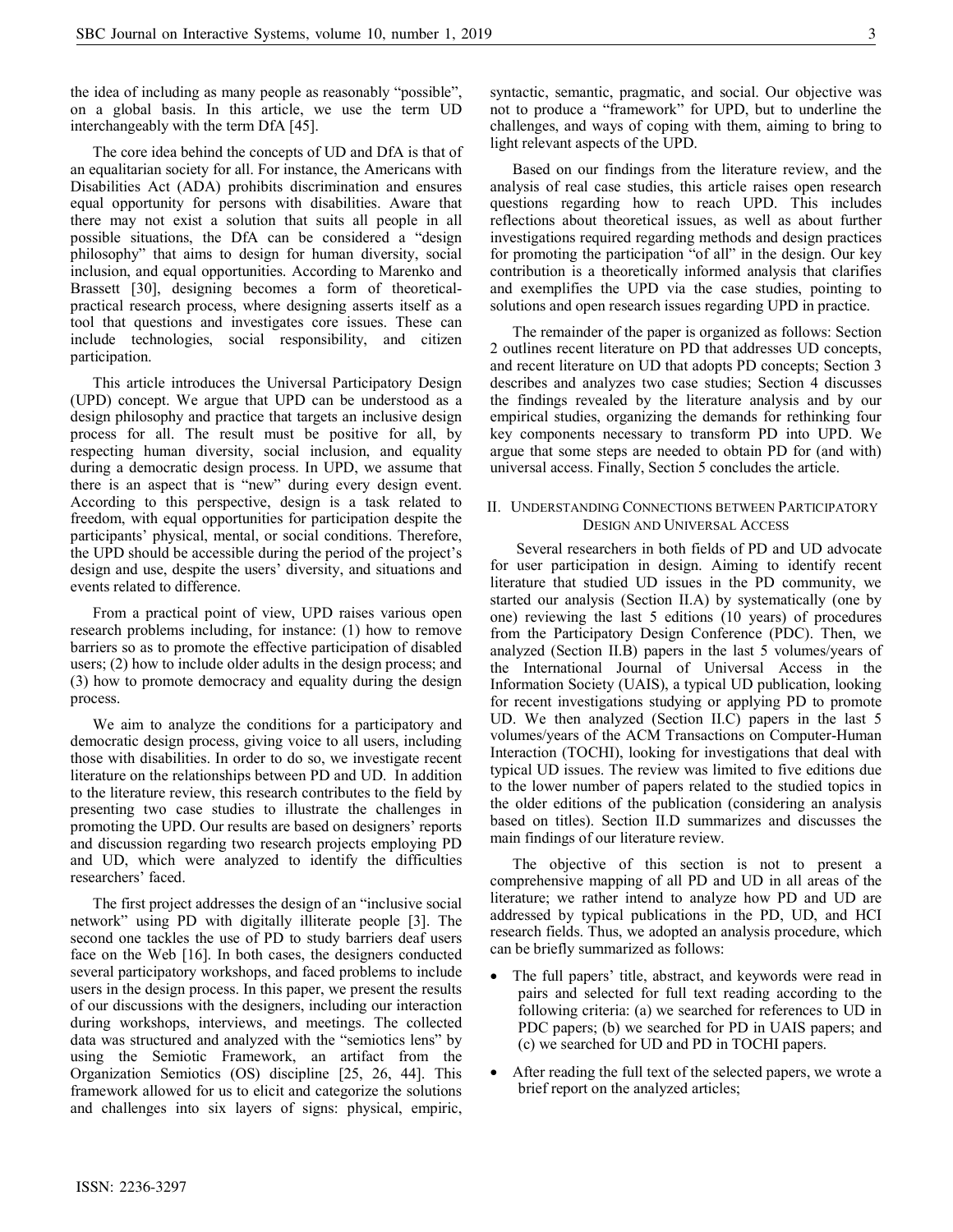- The articles were selected in common agreement according to the following criteria:
	- a) For PDC papers: We selected studies present, as one of its main topics, a close relationship to UD. The articles that only mentioned UD issues or addressed secondary or indirect issues were not included in the analysis, e.g., those focused on health care systems for disabled people, used and designed with healthcare professionals (not including patients in the design) ;
	- b) For UAIS papers: We selected studies that present, as one of its central topics, a close relationship to PD. The papers in which PD was secondary were excluded from our analysis, e.g., those that cited the users' participation without presenting how it occurred, or those that reported on the users' participation in a very specific situation during the design process;
	- c) For TOCHI papers: We selected studies investigate, as their main topic, a close relationship to UD and/or PD. The articles that only mentioned UD issues, or addressed secondary or indirect issues, were not included in the analysis, e.g., those that presented their design solutions as accessible without demonstrating the design process and evaluation in detail;
- We proceeded our analysis by organizing the papers into categories as follows: (a) PwD; (b) elderly people/older adults; and (c) excluded communities (or context-specific usability problems).

#### A. Analysis of the PDC Papers

We began our analysis of the publications focusing on PD; which provided us with a view of how UD is addressed within this community. PDC has existed for 30 years and has addressed a cohesive set of topics on PD. With the objective of identifying recent articles, we limited the review to the last 5 editions, i.e., 10 years of publication on a biannual basis.

From the total of 79 full papers from the last 5 editions of PDC, we selected 8 papers that focused on UD issues. Fig. 1 presents the number of papers for each year (left side). As Fig. 1 shows, 6 of the papers were selected from the 2016 edition of PDC, which suggest the recent increase in interest in UD by the PD community. Considering the issues addressed in the selected papers (right side of Fig. 1), 1 paper emphasized elderly people/older adults; 2 papers reported on issues related to inclusive design of excluded communities; and, 5 papers focused on PwD, including 2 papers that highlight design with users with autism, 1 with dementia, 1 with mental disorders, and 1 with aphasia.



Fig. 1. PDC papers per year and issues addressed

Design concerning people with mental disorders is one of the challenges faced by PD studies. Kanstrup & Bertelsen [19], for instance, studied how to include people with mental disorders (e.g., mild depression and anxiety) in situated PD, aiming to develop technologies that promote physical activities and identify locations for exercising. The paper proposed a set of participatory activities to engage users in design processes. It emphasized the importance of social aspects in inclusive participatory activities. According to the study, several participants had private concerns and bad experiences doing exercises in public. Similarly, Branco et al. [5] explored how PD can enable people with dementia, and their social circle, to co-design personalized strategies for communication. The authors emphasized the relevance of recognizing the uniqueness of each person with dementia. According to them, an individualized approach is required, "protecting the participants from anxiety and stressful situations, respecting their needs, and being aware of potential paternalistic attitudes". The article also addressed the adoption of open artifacts in an open process (i.e., left them open for personalization).

Makhaeva et al. [29] addressed the issue of design with autistic people. The authors aimed to create a creative conceptual space to enable the collaboration among participants and designers. The paper presents various difficulties and alternative solutions for creating conditions for autistic children to contribute in design. It emphasized the need to develop tailored processes with customized configuration in order to allow for meaningful participation and creativity. For instance, promoting flexibility when planning and conducting participatory work. The authors also highlighted the importance of a continuous balance between freedom and structure. Bossavit & Parsons [8] proposed a participatory design approach that involved teenagers on the autism disorder spectrum in the design of a serious game using natural user interfaces. The paper emphasized the importance of management and respect of the different types of expertise that each partner brings to the design team. The paper demonstrated the relevance of supporting students so that they can contribute in their own terms. The study also stressed the importance of being flexible and responsive during every stage of the design process.

Communication was pointed out as a key aspect in UPD. Leung et al. [24] examined the way communicative rationality and rational deliberation concepts are useful in designing game-like activities using design participation. The paper analyzed two inclusive design workshops to verify when and how designers should listen to the demands of those excluded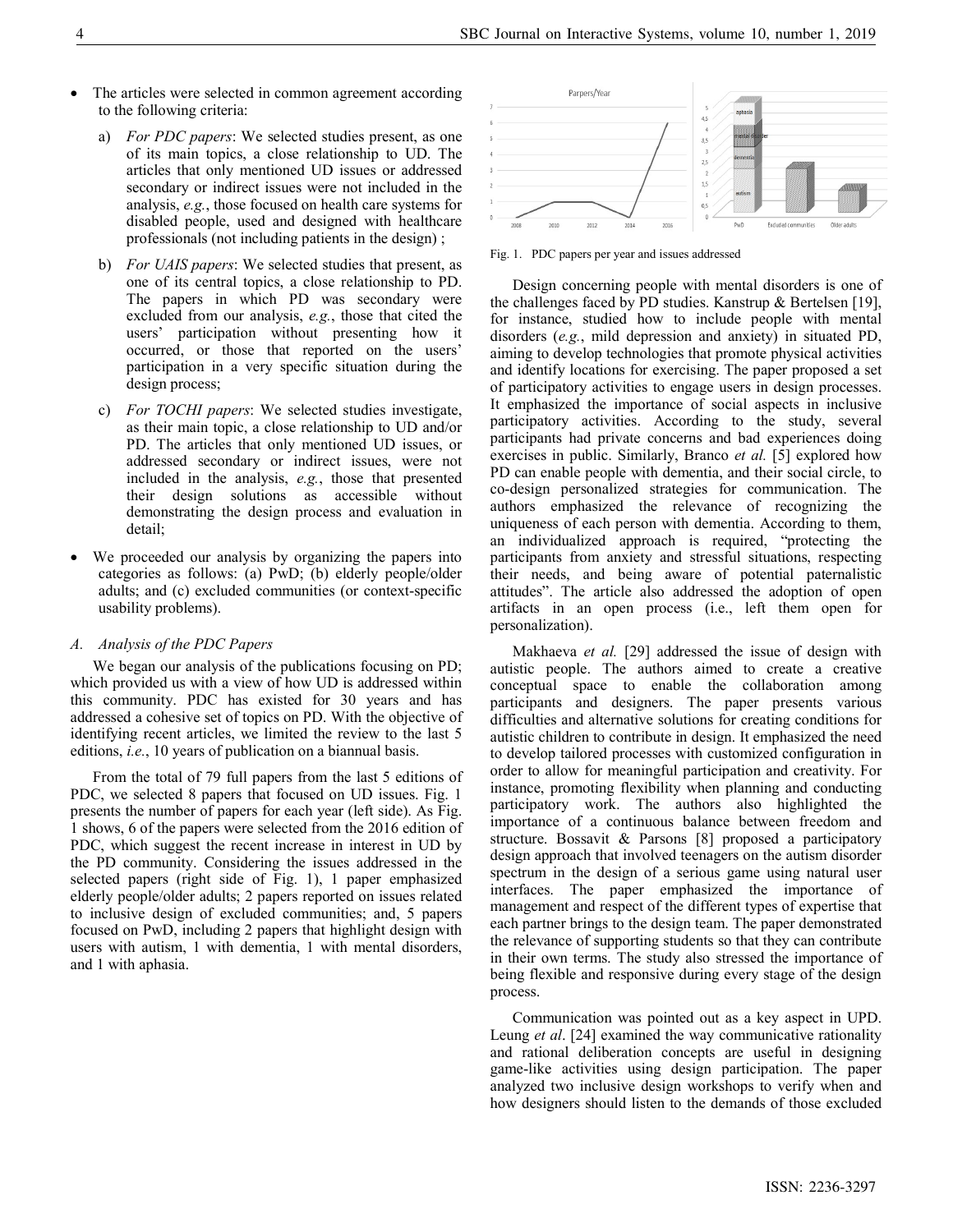from design. They raised several aspects, such as the degree of autonomy in user's participation, and the designer's capacity to deal with the practitioners' requests. Galliers et al. [18] studied the inclusion of participants who lack language skills. The paper highlights that most of the PD techniques are not able to consider those who do not have language skills or use proxies (people playing the role of an aphasic participant). The study emphasized the importance of being flexible and responsive in the methods, recognizing that not everyone contributes in the same way.

Due to the fact that the population is aging, the inclusion of elderly people has appeared as a key aspect in PD. Leong & Robinsons [27] aimed to understand how ageing people decide to adopt and use particular technologies. The paper emphasized the need to consider elderly people's values in the design process. They proposed activities to support the emergence of values, and to understand how participants expressed and experienced their values concerning ageing. A key aspect was to not view this group as homogenous.

In addition, Agid [1] provided a reflexive analysis of design with a social justice organization. The paper proposed changes in designers' attitude in order to achieve more critical engagement. The paper further stressed the impossibility of the design being completely neutral during participatory relationships and actions.

The selected papers discussed several situations in which alternatives are needed to engage users during design, i.e., their objectives go beyond producing an accessible product. The papers addressed concerns regarding how to include the final users (with disability) in the design process. The studies highlighted the need for flexible methods, adequate artifacts, and adequate designers' attitudes.

#### B. Analysis of the UAIS Papers

The UAIS journal publishes studies concerning universal access and accessibility since 2001. Its issues have emphasized the design of inclusive interactions by including mobile accessibility, inclusive digital television, assistive environments, etc. In particular, we searched for articles that addressed PD topics. We limited our search of the literature to the last five years. Our analysis selected 6 articles on PD issues from a total of 190 full papers in 5 volumes of the UAIS journal.

Fig. 2 presents the number of papers for each year (left side). As seen, 1 paper was selected from the 2013 issues of UAIS, 3 papers from the 2014 issues, and 2 papers from 2015 ones. Considering the issues addressed in the papers (right side of Fig. 2), we selected: 1 paper that describes issues related to inclusive design in the context of country-specific issues; 2 papers that emphasize elderly people/older adults; and, 3 papers that focus on PwD, including 1 paper that deals with the issues of design with down syndrome users, 1 addressing users with dementia, and 1 addressing users with visual impairments.



Fig. 2. UAIS papers per year and issues addressed

The design for users with visual impairments is a key aspect to be considered in universal and participatory design. Kim et al. [20] proposed a modified PD method for visually impaired people, which was applied in the development of haptic interfaces. Their study considered the user's involvement in the entire development process. They faced issues regarding how to reconsider visual-prototyping techniques for people with low vision during early design phases. The authors aimed to engage users with visual disability in the design of nonvisual interfaces to reflect user's needs. Design of haptic interfaces is only considered for users with visual disability.

Gonzalez et al. [22] investigated alternatives for improving an interactive digital whiteboard for Down Syndrome students. The study focused on alternatives that would aid the process of learning addition and subtraction operations. The authors discussed difficulties related to the use of PD techniques involving Down Syndrome students. They identified the design features necessary to guarantee accessibility for individuals with Down Syndrome via participatory approaches. Aryana et al. [2] focused on understanding the influence of countryspecific characteristics on design. This study emphasized problems related to the smart phones' standard applications in Iran and Turkey. The objective was to address the issue of user participation in order to deliver design solutions for countryspecific usability problems.

The design with older adults has also been addressed in UAIS papers. Doyle et al. [11], for instance, evaluated design solutions for independent living technologies to support ageing in place. They faced difficulties while applying PD with older adults, and to assess the impact and usability of technologies in the home environment. Rice & Carmichael [41] presented the collaboration of older adults in eliciting early stage requirements for television-based interactive solutions. They addressed how older adults' creativity can be used for designing digital television applications. They faced barriers related to inadequate drawing skills during the design process.

Some of the papers in UAIS have considered cultural issues in the design process. Mi et al. [31] used PD to define accessibility features, which were used to design accessible smartphones. The authors studied how PD techniques are useful to elicit requirements for the development of design guidelines to address the accessibility of smartphone applications.

The literature review of the UAIS papers indicates a low number of proposals with PD at the core of the design approach. Although the selected papers adopted and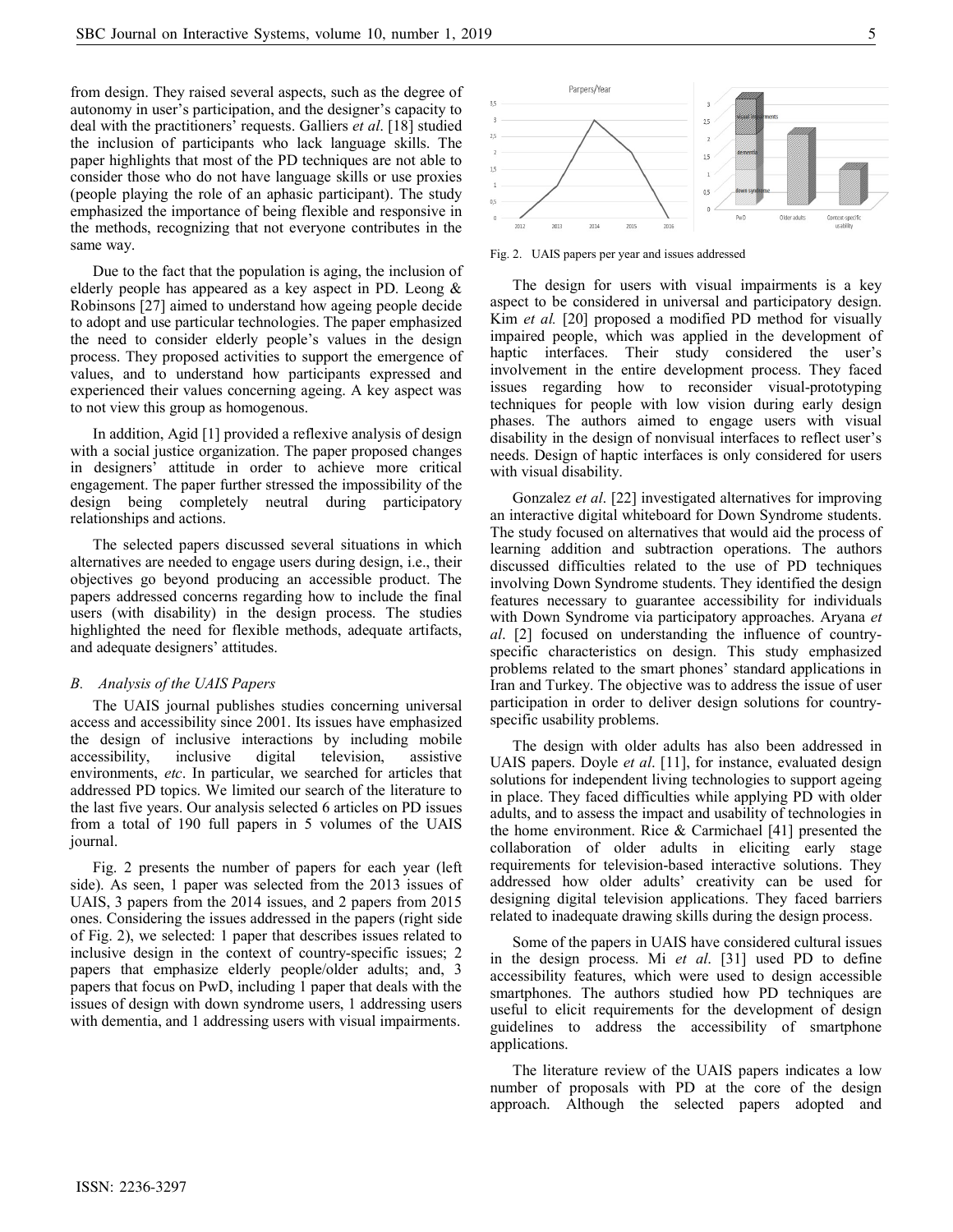experimented with PD techniques while addressing important concerns, they did not focus on defining novel PD approaches.

## C. Analysis of the TOCHI Papers

TOCHI is a journal covering all aspects of Human-Computer Interaction for over 20 years. Our objective was to investigate how UD issues are addressed by recent studies published by CHI/HCI communities, as well as to analyze the ways in which the research adopts UD and PD principles.

From a total of 175 full papers from the last 5 volumes/years of TOCHI, we selected 12 articles with a focus on UD issues. Fig. 3 presents the number of papers for each year (left side). As seen, 1 paper was selected from the 2012 issues of TOCHI, 2 papers from the 2013 and 2015 issues, 3 papers from the 2014 issues, and 4 papers from the 2016 issues, which indicates the increasing interest in UD and/or PD by the CHI community. Considering the issues addressed in the papers (right side of Fig. 2), we selected: 5 papers focusing on people with disabilities, including 3 papers that emphasize visually impaired/blind users, 1 focusing on users with powered chairs, and 1 with a focus on users' communication needs; 4 papers were about elderly people/older adults; and, 3 papers reported on issues related to inclusive design for excluded communities.



Fig. 3. TOCHI papers per year and issues addressed

Several TOCHI papers addressed the issues of design for people with visual impairments. Ferres et al. [13] described a case study regarding how to provide blind people with access to line graphs. The paper evaluated complex natural language interfaces for describing graphs that relied on a history of natural language description. The study presented recommendations for including graphs in textual articles. Quek & Oliveira [38] aimed to assist Blind or Severely Visually Impaired (IBSVI) individuals to access speech and gesture co-expressive communication. Results were discussed according to two themes: how the Haptic Deictic System (HDS) enables IBSVI to participate in embodied discourse in general, and how the HDS may support inclusive mathematics and science instruction. In this context, Vazquez & Steinfeld [46] proposed an assisted photography framework to help visually impaired users. They evaluated its implementation in the context of documenting accessibility to public transportation. The proposed framework can evaluate image quality based on a real-time image composition model. The results suggest possible system improvements and recommendations for future development.

TOCHI papers have addressed issues related to people with complex communication needs. Black et al. [6] developed a type of Augmentative and Alternative Communication (AAC) device. This device supports the generation and narration of an "oral personal narrative" for children who are developing language and who are not yet functionally literate. The design process included observations, interviews, and prototyping with stakeholders. Three children participated in the study: two were nonspeaking, and a third had intelligible dysarthric speech. The system was evaluated by the three children during two periods with the following objectives: (i) assessing the potential of the prototype to support interactive conversational narrative; and (ii) identifying areas for further development.

People with physical disabilities were addressed in Seaborn et al. [43]. This study produced a series of inclusive entertainment technologies and services for people who use powered chairs. The authors argue that HCI must pay attention to the rich diversity of real human populations. Framed by universal design and entertainment theories, the article proposed an initial set of theoretically and empirically informed guidelines.

Pearson et al. [35] addressed the issue of design for resource constrained communities, with the objective of providing information and various types of media access. Their approach was based on a combination of interactive voice response and printed media. It required no specialized hardware, literacy, or data connectivity. The article considered potential barriers to the system's usage by those communities, e.g., difficulties to understand hierarchical menus, and difficulties to read texts. Wyche et al. [50] studied the impact of mobile phones, which serve to augment the marginalization of rural populations in Kenya, and proposed recommendations for mobile interfaces design. The results identify the difficulties and limitation faced by rural women using mobile systems, evidencing the mismatch between their capabilities and the systems' design.

In line with this perspective, Briggs  $&$  Thomas [9] proposed a process that aims to promote an inclusive and value sensitive design. They described scenarios that capture new research in the field of identity, and use these as probes in an inclusive design process. Their approach started mapping the design space. Workshops were held with six marginalized community groups, separately: young people, older adults, refugees, women of an ethnic black minority, people with disabilities, and mental health service users.

TOCHI papers have addressed the inclusion of elderly people/older adults in the design process. Vines [47] et al. provided a critical analysis of 30 years of ageing research published across the ACM Special Interest Group in 644 ACM SIGCHI papers. The study proposed strategies for future research at the intersection of ageing and HCI. The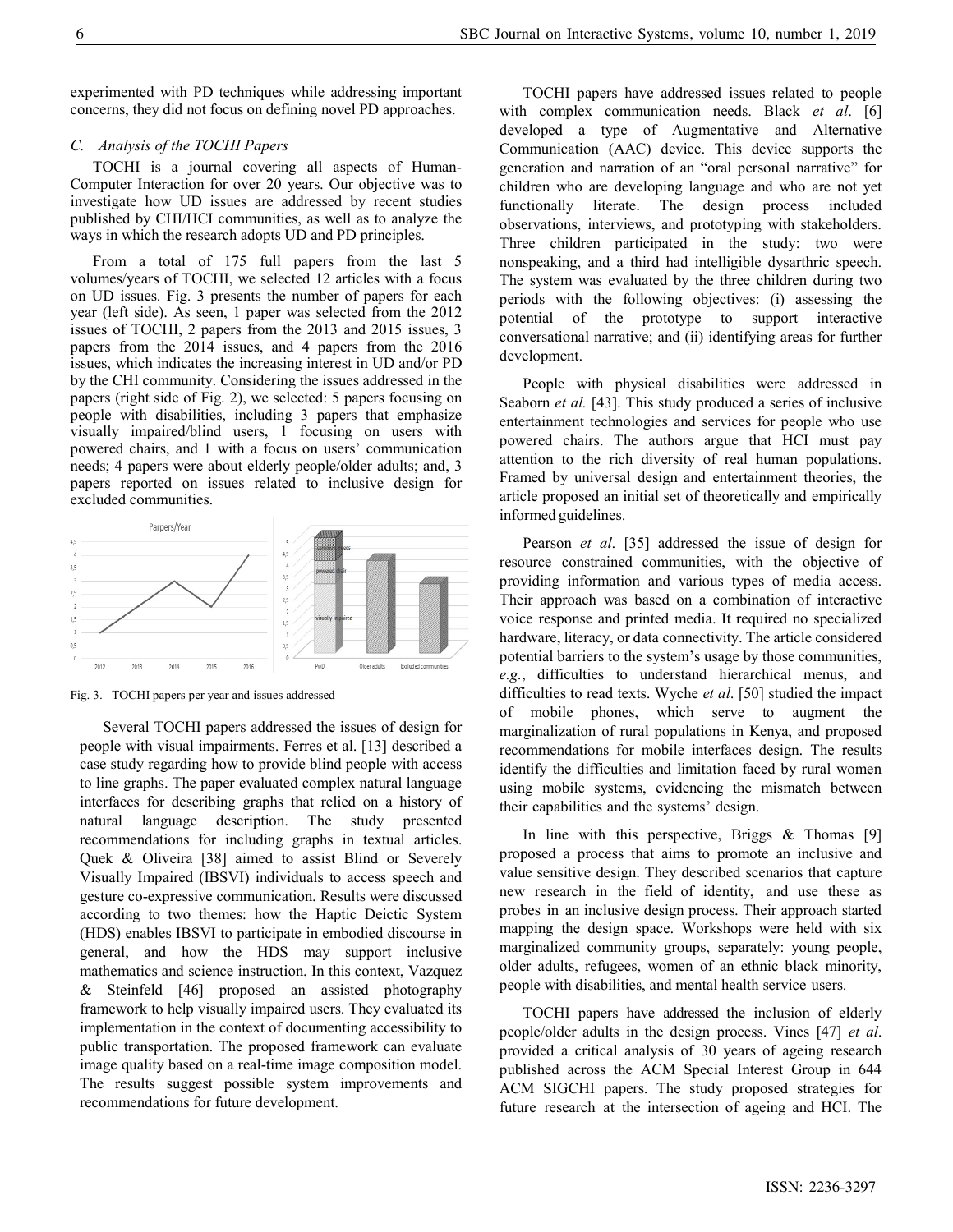authors highlighted how an emphasis of these discourses might limit the understanding of the problem. The article defined a research agenda for HCI, drawing upon a multidisciplinary perspective.

A better understanding of how older adults judge the credibility of health information when compared to younger users was addressed by Liao and Fu [28]. The authors discussed the implications of this perspective on the design of online health information systems. Nansen et al. [32] explored the relationships between habits and interaction with technology by describing older people's experience with the Kinect to Xbox. The paper investigated the relationship between habits and natural user interface (NUI) with older adults and their family. The article presented insights for research and design regarding the role of habit in technology interaction. The authors discussed the relationship between aging and technology habituation as related to NUI, in addition to conjectures that lead researchers to rethinking the concept of habit in HCI.

Ogonowski et al. [34] used participative design and a persuasive health approach to allow for the seamless integration of an information and communication technologybased fall prevention system in older adults' everyday life. This paper argued that there is a need to give older adults an active role in the design of systems for fall prevention. The authors highlighted that few studies have described the processes of co-creation with older adults in detail. The results showed that the target population is more heterogeneous than commonly assumed. However, the study does not address the theoretical and methodological aspects of promoting universal access to PD practices.

The analysis of the TOCHI's papers revealed that the topics covered were more scattered than in PDC and UAIS. The addressed issues included how to define a good design process, how to understand and consider the users' needs, habits and values; and how to design accessible products based on extensive and rigorous studies and evaluations.

## D. Findings in the Literature Review

The analyzed papers from PDC focused on (or at least considered as an important aspect) issues related to the "design of the design". This expression is related to the procedures for conducting the design process. This included difficulties and problems related to how to make a design with disabled people, with older adults, and to promote an inclusive design. As Halskov and Hansen [53] argue, the issue of methods remains an area that deserves considerable attention in PD research.

Various PDC papers proposed design alternatives that engage users in the design process, including new methods and artifacts. They also presented suggestions as to how to provide safe and welcoming environments and conditions, according to the participant's characteristics, social context, and emotional issues. Some PDC studies highlighted the importance of providing end users with an active role (avoiding proxies),

considering the degree of autonomy and stakeholders' participation. Flexibility in planning, and conducting participatory work is necessary to respect the users' individuality and the heterogeneities of a given group. PD should be able to accommodate specific circumstances and individualities (e.g., some participants may demand predictable practices, whereas others may prefer unstructured ones). In this sense, some studies emphasized the need for flexibility regarding the ways in which users can contribute (considering their physical and/or cognitive disabilities), and the type of contributions participants might give to the design.

However, most of the PDC papers focused on a specific disability or group of users, not aiming to create a design process for all (i.e., for a heterogeneous group). They did not emphasize heterogeneous groups, targeting a design process for all.

The UAIS papers, unlike the PDC ones, focused on the design of universal accessible products rather than on providing an inclusive design process. PD is frequently applied as a tool for developing universal products, and is not the object of study itself. The analyzed UAIS papers often addressed how to guarantee that the participants' suggestions lead to the design of universal products. They included a concern regarding the importance of considering individual and collective needs, as well as local (e.g., country-specific) and global problems. In addition, the studies emphasized the importance of identifying difficulties, and exploring alternatives, while using (or adapting) PD methods to elicit requirements for UD. According to the analyzed papers, the involvement of disabled people at the start of the design phases contributes to the design of universally accessible products.

We did not find articles published in UAIS that focused specifically on the design of methods to promote accessible user participation during design activities that promote UD. Most of the investigations dealt with specific disabilities or groups of people.

Most of the TOCHI papers (with some exceptions) adopted long-term studies and/or controlled user evaluation methods that focused on the efficacy of the proposed solutions (in terms of accessibility). These studies were used to produce evidences of the importance of understanding the users' accessibility needs. The analyzed papers emphasized the need for long-term evaluative (or participatory) studies in order to understand accessibility issues prior and after design. This included reflections on the role of technology not only as a tool for inclusion, but the possibility of technology being a factor of exclusion (if not properly designed). Awareness of human diversity in a given population, local culture, excluded communities' habits and their values, were recurrent themes addressed by the studies published at TOCHI.

Except for one article, the UD term was only occasionally mentioned in the TOCHI papers. Discussions regarding the "design of design" (i.e., discussion on how design activities are planned and executed) were also less frequent than in PDC papers. There was limited discussion of PD methods, techniques, and artifacts, as well as PD principles, such as democracy and extensive/inclusive user participation.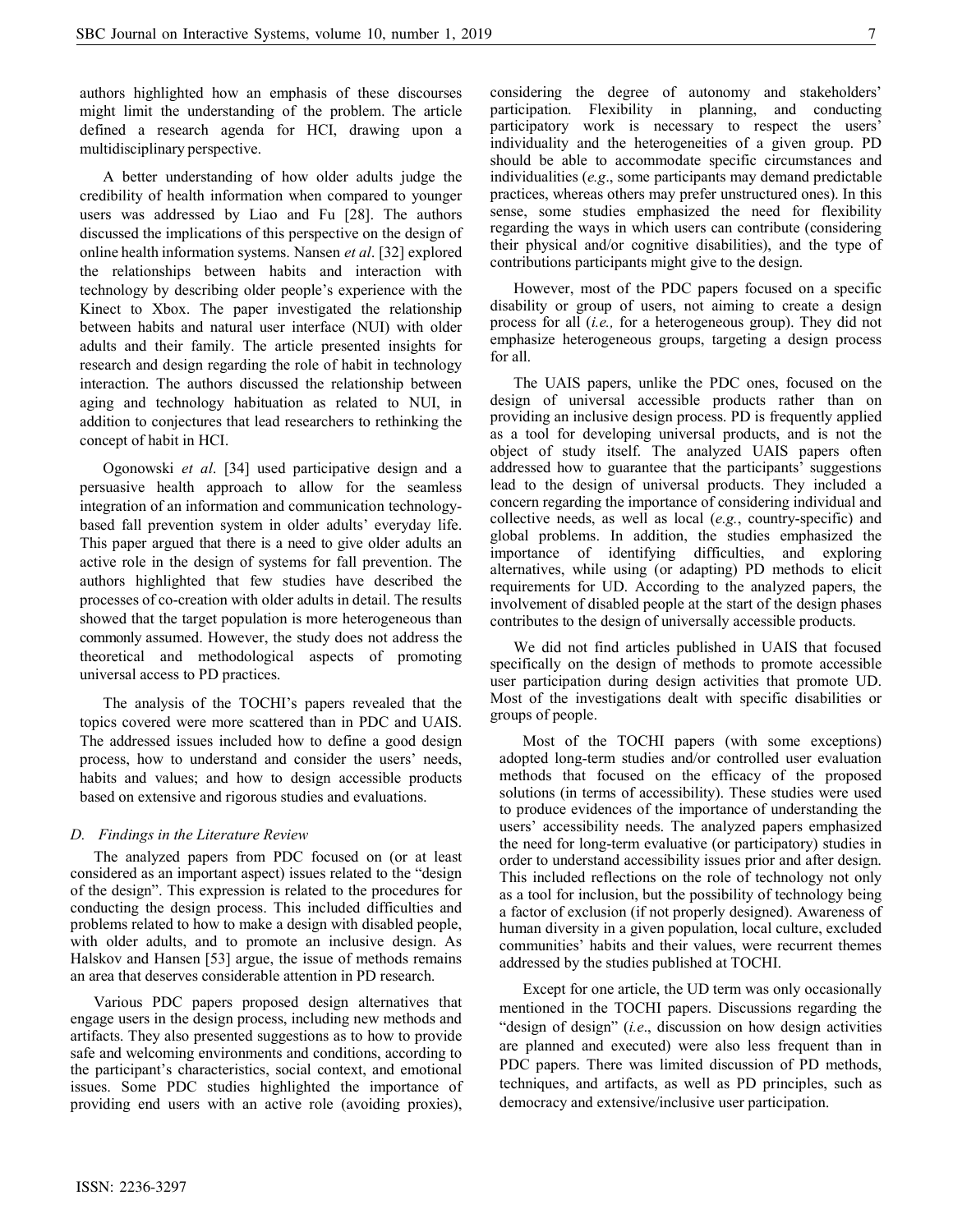# III. CASE STUDIES

This paper considered two projects that emphasized the promotion of PD and UD. The objective was to analyze the difficulties and challenges faced in the projects. Section 3.1 presents the research method used to collect and understand data from the projects. Section 3.2 presents a description of the projects, one aimed at including digitally illiterate users, and the other addressing the inclusion of deaf users in participatory design. It is out of the scope of the paper to discuss the specific methods adopted in the projects. Section 3.3 describes the findings from our analysis of the case studies.

## A. Research Method

We aim to provide an overview of the problems faced, and adopted solutions, in the case studies investigated that promote UPD. From this main objective, we pursued the following goals: (1) provide the designers' view of accessibility problems faced during the projects' executions; (2) elicit their adopted solutions; and (3) organize the problems from physical to the social levels. In this analysis, we do not intend to produce a framework or a method that serves as a recipe for UPD. It is out of our scope to analyze the effectiveness of the design methodology adopted, or to compare the two projects' outcomes.

Aiming to provide a structured view of the identified difficulties and solutions, we based our analysis on the Stamper's Semiotic Framework [44, 25, 26]. This artifact addresses aspects related to the structure, meanings, and usage of signs, respectively. In addition to the traditional syntactic, semantics, and pragmatics organization, Stamper introduced a physics layer to tackle physical aspects of the sign (e.g., signals and marks), an empirics layer to address the statistical properties of signs, and a social world layer to treat the effects of the use of signs in human affairs. In information and communication systems [44, 25, 26], the six levels are organized in two groups: the first group includes the physic, empiric, and syntactic levels related to the information technology platform, and the second group includes the semantic, pragmatic, and social world levels that are related to human information functions.

The Semiotic Framework has been used with several purposes, including requirements elicitation, as well as practices with users (e.g., [7]). Each level of the Semiotic Framework involves elements described as follows:

- Physical: signals, traces, physical distinctions, hardware, component density, speed, economics, …
- Empiric: pattern, variety, noise, entropy, channel capacity, redundancy, efficiency, codes, …
- Syntactic: formal structure, language, logic, data, records deduction, software, files, …
- *Semantic*: meanings, propositions, validity, truth, signification, denotations, …
- *Pragmatic*: intentions, communications, conversations, negotiations, …

Social: beliefs, expectations, functions, commitments, contracts, law, culture, …

In this paper, we used the Semiotic Framework to organize the problems and solutions found in the projects. The issues that are addressed in each level of the framework, in our case, are related to the design process (i.e., not to the finished product).

The analysis of both projects was conducted according to the following steps:

- Step  $1$  Analysis of the projects' documentation (e.g., project reports, papers, thesis) to identify documented difficulties/challenges faced in the six levels of the Semiotic Framework;
- Step 2 We collected and analyzed transcripts of discussions that occurred during the design (within the workshops), of interviews, and of meetings with the designers (after design). The designers expressed the difficulties they encountered at each level of the framework;
- Step 3 The results from the previous steps were organized and collaboratively discussed among the involved researchers;
- Step 4 Synthesis and tabulation of the results were done using the Semiotic Framework.

#### B. Projects' Descriptions

We first present a brief description of the e-Cidadania Project, to then describe the deaf users' web accessibility project. The projects presented in this study were approved by the Committee on Research Ethics at University of Campinas (Cômite de Ética em Pesquisa da UNICAMP Campus Campinas) under the number 039.0.146.000-08, and by the UNIFACCAMP Board (20131107). All the participants signed consent forms for each activity and workshop they participated in.

#### The e-Cidadania Project

In a diverse scenario, e-Cidadania [3] conducted several participatory workshops in a community Telecenter, located at Vila União, a neighborhood in Campinas city, Brazil. It aimed to elicit people's requirements for the conception of an Inclusive Social Network (ISN) system named VilanaRede [33]. Such system had the objective of being accessible to the widest variety of users, including those less familiar with technology, and those with low literacy levels. The VilanaRede refers to an interactive web system created from the joint efforts of stakeholders, including those with disadvantaged access to knowledge and the digital culture.

The Brazilian context is characterized by vast socioeconomic, cultural, and geographical differences, as well as unequal access to technology and knowledge. Social indicators during the time in which the Project was conducted indicated that almost one third of the Brazilian population, between the ages of 15 and 64 years old, were considered functionally illiterate [23]. This indicator increases significantly with the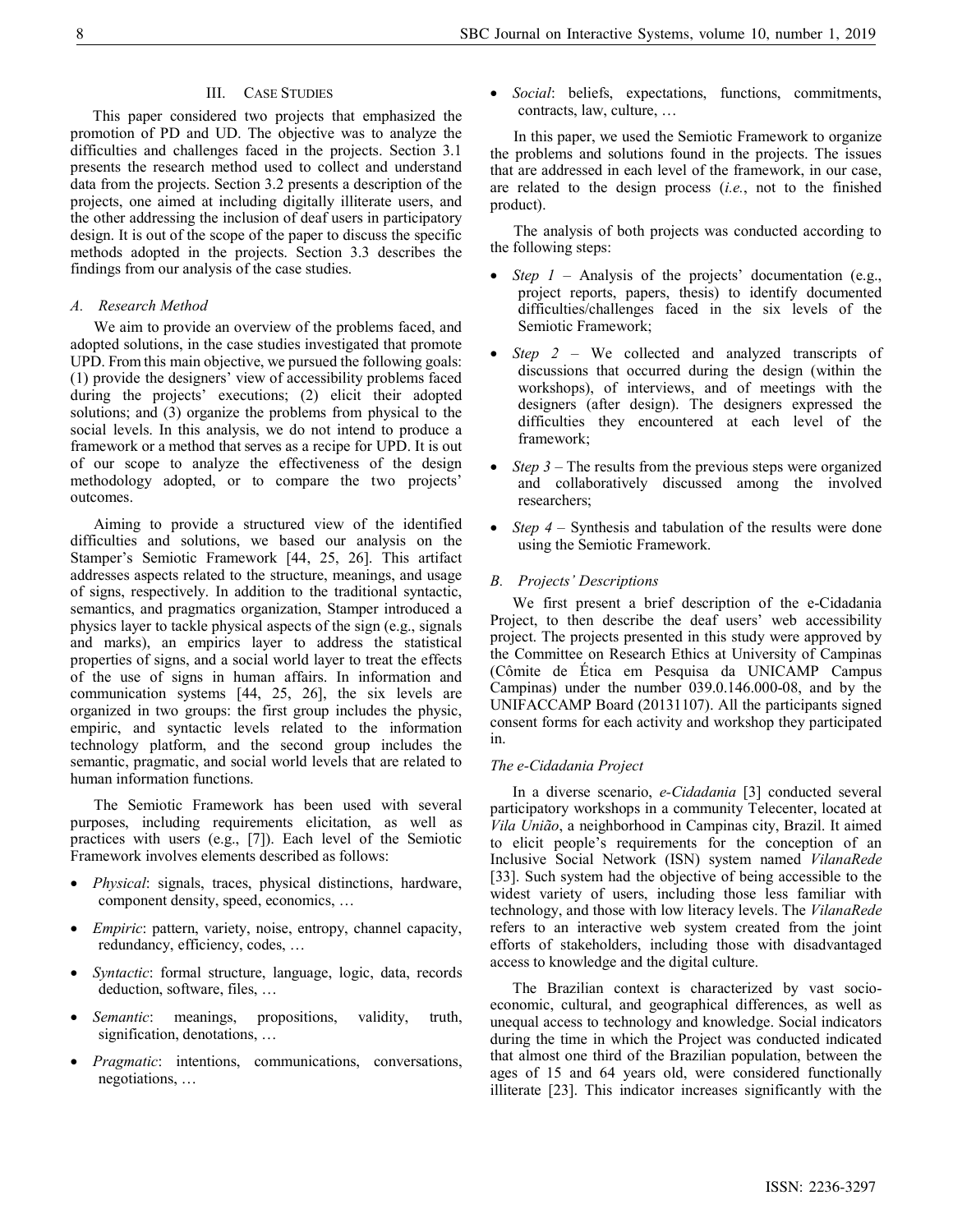age of the population. Brazil was thus a relevant scenario for the development of inclusive solutions.

The ISN represents an opportunity for interaction, access to information, and knowledge through the Web. Such system aimed, primarily, to allow for people to share their interests and activities, constituting communities. The e-Cidadania project had the intention of transforming an ISN into an engine for digital inclusion and citizenship. The ISN had to be accessible to people unfamiliar with information and communication technologies.

The system design was elaborated with the participation of representatives from several groups that were already constituted, such as members of the neighborhood associations, youth representatives, and service providers in the region. The project included 24 participants with different social profiles, such as housewives, cooks, handicraftsmen, hairdressers, seamstresses, retirees, teachers, students, and others. Regarding age, 8% were over 60 years old, 50% of the participants were between 51 and 60 years old; 17% between 41 and 50 years old; 17% between 31 and 40 years old; and 8% between 21 and 30 years old.

In addition, the rationale was to reproduce a heterogeneous population in terms of educational achievement. Thus, 25% of the participants held university degrees (8% uncompleted); 25% had high school degrees, while 8% had not completed high school; 17% completed an elementary school education, and 17% had not completed elementary school.

Furthermore, the heterogeneity considered experience with the use of computers. About 50% of the participants had a computer at home with Internet connection (including dial-up connections), and 25% had a computer at home without connection to the Internet. This does not mean that they had a high frequency of computer and Internet usage, and much less that they had experience with the Internet. Around 60% of the participants declared that they did not use the computer frequently. Most of the participants who used the computer more frequently (40%) declared that younger family members assisted them (usually their sons or daughters). Around 17% of the participants did not have a computer at home, and 8%, did not provide this information. In this sense, the project was comprised of users who did not use computers, who had low contact with computers, who owned computers but were not frequent users, those who owned a computer and used it frequently while assisted by others, and users who used computers frequently without assistance.

The participants were involved in participatory workshops conducted throughout the project. In addition to community members, researchers and software developers took part of the workshops, which consisting of a group ranging from 25 to 30 people. By always relaying on a participatory approach, the workshops explored several OS artifacts to clarify the meanings prospective users created for ISNs, understand and elucidate interaction requirements and features, and to evaluate the system. The use of OS artifacts played a key role in facilitating communication between communities, government, users, designers, and others. The artifacts allowed for further understanding of real situations, and for an analysis of requirements, in addition to grouping the stakeholders into

categories and pointing out the problems related to each category. The use of artifacts in a participatory practice enabled discussions on detected problems, possible solutions, and new ideas. The workshops' dynamics included a brief introduction, with an explanation of the objectives of the workshop, followed by participatory practices. The group was invited to complete the artifacts collaboratively through the mediation of researchers. Participants were invited to share their ideas, answer questionnaires, etc.

Over a period of 3 years, 11 workshops were carried out. Each workshop addressed specific goals in the project, and had a specific dynamic to address the goals. The first workshops aimed to detect the basic features that the system should provide, including a system architecture proposal, an agile software development proposal, and key aspects of accessibility and usability to be considered. The second period included workshops that aimed to run the initial beta versions of the system, and practices to understand the system's utilization, taking into consideration difficulties and users' interests. During the third period, workshops had a specific focus on distinct features, including, for instance, investigations to clarify the way in which the participants make sense of search engines. The last workshops were dedicated to a comprehensive evaluation of the system with the stakeholders' participation, and included formal inspections of interaction design and system code.

#### Deaf Users' Web Accessibility Project

This project analyzed the way in which deaf users make use of the Web. We identified the barriers they encounter in order to propose design solutions for such barriers. The project lasted for 4 years and 2 designers participated in the study. One frequently interacted with users during participatory sessions, and the other interacted with users during specific situations. However, both worked together in the elaboration of the artifacts and methods used in the sessions.

The project took place at the Deaf Service Center in the city of Macapá in Brazil - CAS (Centro de Atendimento ao Surdo), and the Deaf Mission (in Libras) of the Baptist Church of Macapá-Brazil. Macapá is the capital of the State of Amapá, near the Amazon River estuary, with few connections by land to other parts of Brazil, and low Internet connections, which were mostly based on radio technologies.

Twenty-five users, born with hearing loss or who have high levels of hearing impairment since they were very young, participated in the activities during different stages of the project. In addition, three normal hearing users and three interpreters participated in the activities. All deaf users were fluent in Libras (Brazilian Sign Language) and 19 (76%) had lip-reading skills. However, they had different skill levels in the Portuguese language. Considering their educational levels, 14 participants held university degrees, 7 held high school degrees, and 4 were elementary school students. Their ages ranged from 12 to 44 years old. All of the deaf participants declared that they use the Internet frequently (more than once a week). Nevertheless, most of them declared that they have serious difficulties using it. The deaf participants had educational levels higher than the average Brazilian population. They also had a high proficiency in sign language.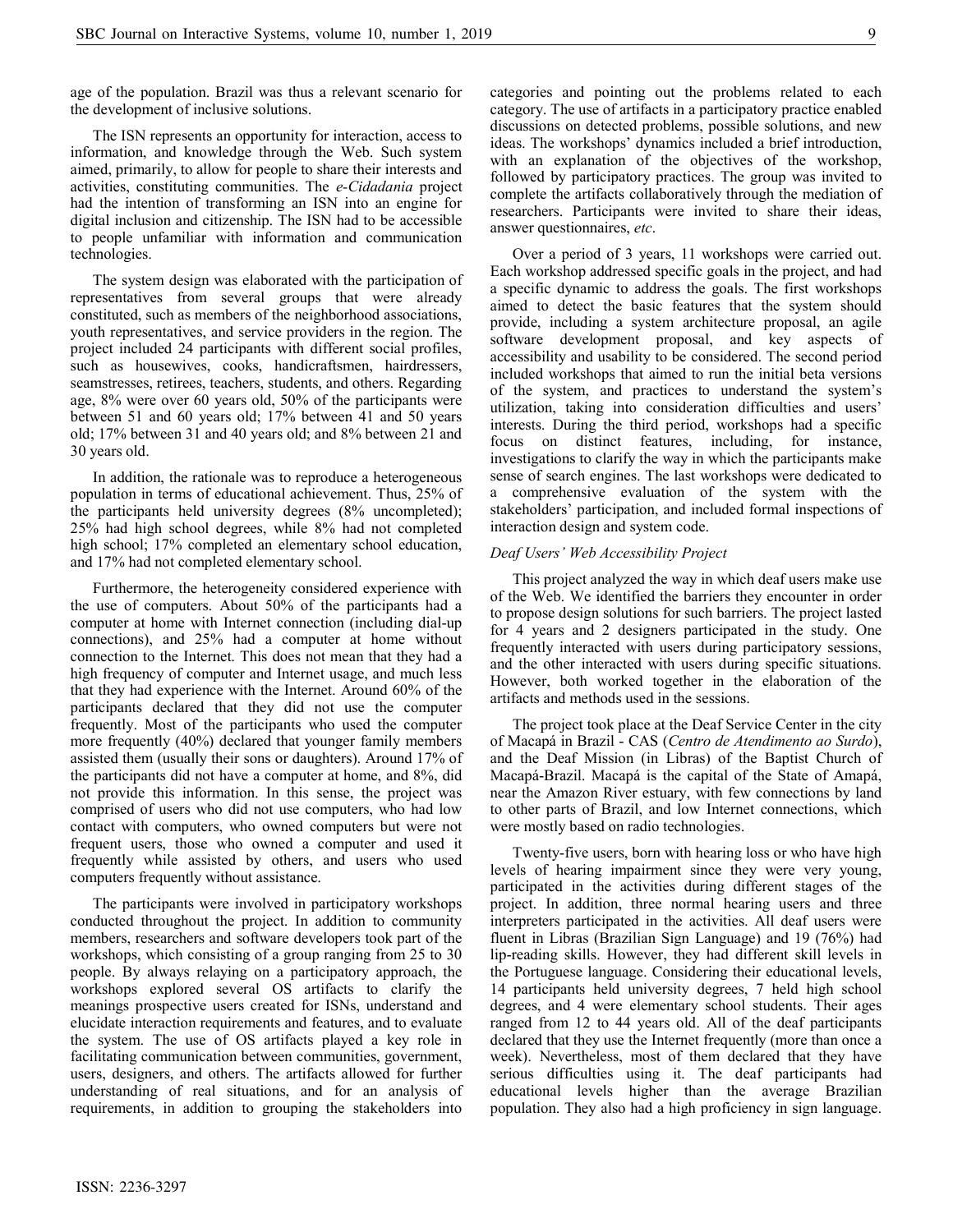All hearing users held university degrees and were not proficient in Libras (beginner level students in Libras). Their ages ranged from 25 to 29 years old, and all had good computer skills.

Despite the advances in educational techniques for the teaching of deaf literacy, deaf people frequently face difficulties reading complex terms and with the use of written language to express themselves. Many researchers have considered the written language as a second language for the deaf [37], as people with hearing impairments most commonly use sign language to express themselves more naturally.

The project clarified situations, and proposed design solutions, for the inclusion of deaf people in the Web by using various methods such as interviews, storytelling, workshops, and user's participation, relying on semiotic-based artifacts (including problem articulation artifacts, ontology charts, and norm description as proposed in [4]). The project promoted online sessions that aimed to evaluate the use of Internet tools by deaf users, and to carry out participatory practices at a distance. Overall, 32 sessions with the users were conducted during the 4 years of the project.

Instead of proposing means for deaf users to communicate with each other, or means to translate the written language to sign language, the project aimed to use the existing technologies (e.g., avatars) as resources to stimulate the learning of the written language and the user's autonomy in an inclusive and universal view of the Web. Results from the project included: (1) a study of the barriers for people with hearing loss making use of the web [14]; (2) the elicitation of accessibility requirements for people with hearing loss [15]; (3) the use of computational resources for bilingual deaf literacy [16]; and, (4) a set of design recommendations that encourage the learning of the written language by deaf users using Web resources [17].

Despite the promising results in terms of design solutions and the mutual learning enabled by participation in the project, we highlight difficulties and identify challenges that demand further research, considering an UPD perspective.

# C. Findings from the Analyzed Projects

Designers involved in the *e-Cidadania* project agreed that their major difficulty concerned how to tackle users with low literacy levels, who had no idea of the possibilities that an ISN system could create. Participants were unfamiliar with information and communication technologies. The design process always had to take this aspect into consideration. This context resulted in the need for extensive planning meetings between designers and researchers aiming to design the workshops activities, meetings which included concerns about participation models, the methods, artifacts, and how to set up the environment that promoted the inclusion of the users in the design.

Both designers in the deaf users' project agreed that communication issues were very frequent, especially when the activity demanded interventions from interpreters. The designer who was most involved in the participatory sessions reported: "Due to my rudimentary skills on sign language, I think that the greatest difficulty, when I was carrying out activities with deaf users, was to establish productive and effective communication. I often noticed, through the users' reaction, that the interpreters translated he information in their own way. This resulted in misunderstandings during the execution of the practices, and required further explanation and revisions".

Direct participation of users without proxies (e.g., someone who interprets their statements and communicates with the designers) is also advocated by other PDs studies (e.g., [18]). In addition to the democratic principles of equal opportunities for participation, the direct participation of users (without proxies) provides for richer design, user interactions, and mutual learning. The designers agreed that even in situations when the participation of interpreters is possible, extra methods and artifacts are needed for deaf users to express their views clearly and directly. With adequate methods and artifacts, the interpreter's role changed from being exclusively directed at communication, to a supporting role, with the objective of facilitating communication in contextualized practices. The upcoming paragraphs present a synthesis of the major challenges and difficulties faced in order to promote inclusion in both projects, according to the six levels of the Semiotic Framework.

**Physics**. At this level, the key difficulty is associated to the physical artifacts used to support the design process. In both projects, the participants had difficulties writing and reading, which limited the use of artifacts based exclusively on writing. To enable direct and dynamic user participation, without having proxies, additional planning and resources were needed. However, these resources were not always available. In fact, participatory sessions that demanded extra devices and physical representations as a substitute for the written language were sometimes a non-viable alternative. A designer described difficulties he faced with written-based tools for deaf participants (e.g., post-its and flip charts): "I faced difficulties when using writing in Portuguese in the application of the tools during the sessions. Consequently, there was a need to repeat the same activity several times, and search for visual alternatives and adaptations". For instance, it was necessary to record contributions in sign language using video equipment. It was also necessary to use transcription software in this context. In summary, the difficulties experienced at the physical level were mostly related to providing a flexible physical environment with the necessary equipment and artifacts, considering the projects' contextual limitations.

**Empirics.** We identified the challenge of defining an adequate group size for the workshops. Since UPD must consider a heterogeneous group, the complexity of this group increases as it grows. This aspect creates difficulties in the design process related to managing people. During activities involving online-based tasks, designers experienced limitations in Internet connections and equipment viability. Video was an alternative tool for communication with deaf users, but also a limitation when considering the participation of people in isolated and disadvantaged regions. In some situations, the designers used text-based chat tools, but experienced difficulties. For instance: "It was difficult to develop activities that would be conducted at a distance, for example, when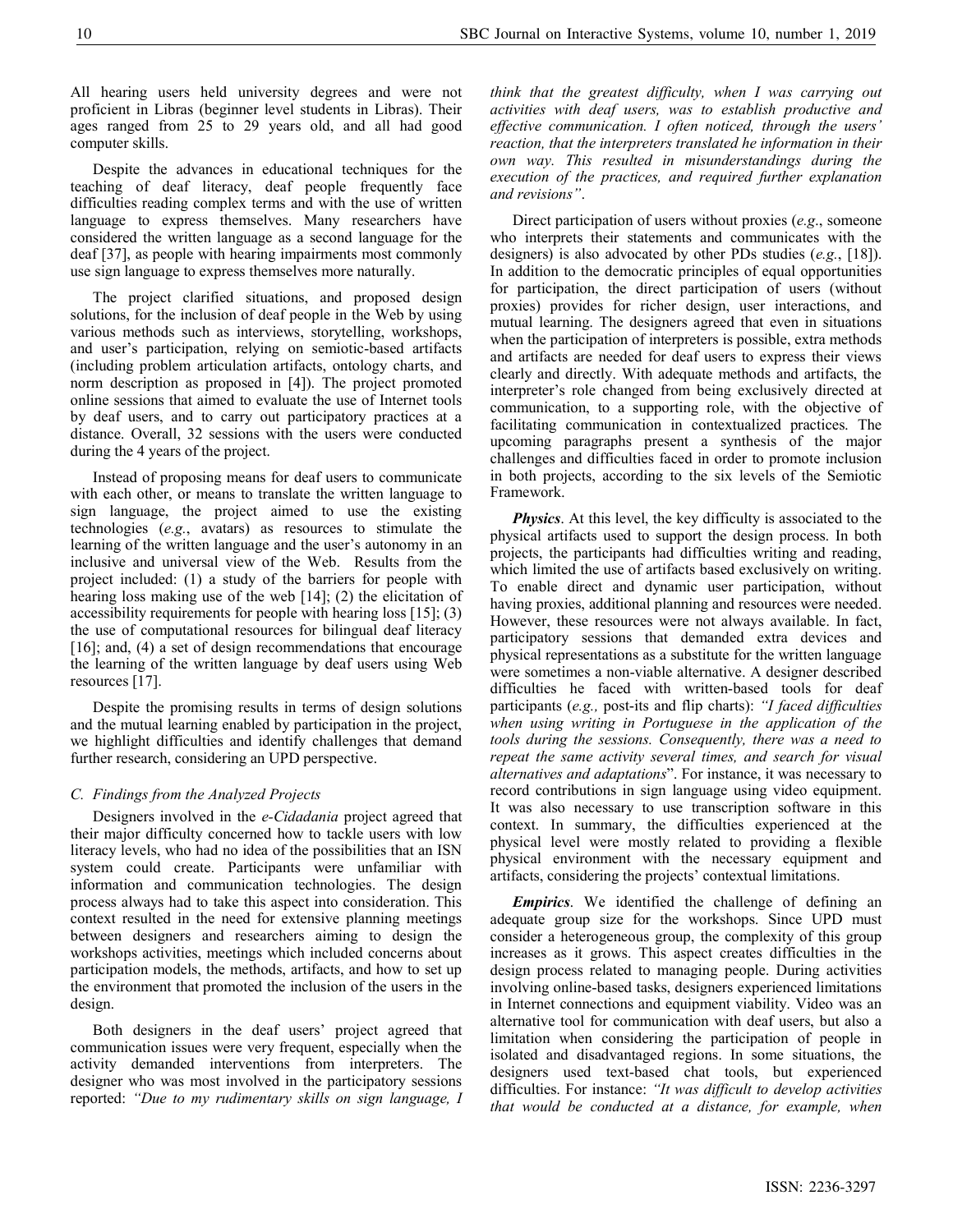asked to show how we could improve an application's accessibility using new technological resources". In addition, the groups' size during face-to-face sessions, and the limited number of interpreters were challenges experienced throughout the projects. To this end, some methods and artifacts, which demanded the interpreter, had to be revised, and alternative and flexible solutions had to be considered (e.g., using visual resources).

Syntactics. At this level, designers faced challenges regarding the planning and structuring of the workshops and their sequence to consider and give voice to all the participants. Throughout the project's extensive duration, the design activities had to be carefully planned into a sequence of activities relevant to the participants (they understood and learned from the activities' results), and for the research's output. In addition, designers needed to propose artifacts and techniques that allowed all members of the group to participate without segregation. Considering a group with difficulties in written communication, reading, visual impairments, etc, the interpretation of the used diagrams in order to elicit interaction requirements demanded specific support. The challenge was to provide the means for participation of individuals who have difficulties comprehending the structure of the artifacts. Designers reported on their concerns regarding how to prepare artifacts that can be understood by the participants. Language syntax is an essential aspect of the workshop's mediation. Designers experienced difficulties, for they were frequently required to use alternative languages and expressions. It was essential to consider, for example, how to represent requirements so that all stakeholders could interpret them. The phrasal structure of written language was a recurring problem during communication with deaf users throughout design sessions. Aiming to avoid the interpreter's intervention, some activities that intended to evaluate communication on the web (e.g., using chats) were initially specified in a written form. However, the majority of the participants had serious problems using rules of the written language, as they rarely used articles or connectors, and they did not respect syntactic conventions. A designer reported: "I had difficulty understanding unstructured text written by the deaf users, and they faced difficulties understanding texts. Sometimes, even when translated into sign language, the question had to be rephrased several times due to the distance between the grammar in the written and sign languages". The experienced difficulties, related to the syntactic level, include the challenge of enabling meaningful communication that takes into consideration the limited use of grammar rules by deaf users, and the differences between grammar in written and sign languages.

Semantics. This level concerns aspects of meaning. In both projects, designers faced difficulties communicating with low literacy users. Initially, they had distinct understandings of the elements proposed for the interface and aspects of design activities. Alternative practices were required to assure that participants reached a mutual understanding of the problems and solution proposed. This is further related to the question of how to promote and conciliate discussions. In the UPD, several activities require that the group reach a consolidated drawing of the interface. This activity demands mutual understanding by designers and participants, during a process of co-design.

Therefore, the key challenge remained how to conduct a critical assessment of design results in an interpretable way for all participants. The way in which most deaf participants read and wrote was based on the association of words in the written language with sign language concepts. This resulted in misunderstandings between deaf users and designers or nondeaf participants. There were frequent situations in which there was a different meanings for a word used by the designer and by deaf users. In other situations, deaf participants used words in a context that was not understood by non-deaf users and designers. For instance, a designer reported: "I had difficulty understanding the meaning of words used in the interview responses". The non-deaf participants' difficulty communicating in sign language was also presented: "I had difficulties using sign language, as I know the meaning of few words in this language. I regularly had to request the support of the interpreter to maintain the dialogue". Therefore, designers should be aware of, and avoid, the use of abstract terms, unusual words, onomatopoeia, and particularly Internet slangs. Semantic issues were exacerbated by aspects such as regionalism and individualities. Although many participants had similar educational levels (in terms of years of schooling), they had different levels of practice with the written language. The designers had to be flexible and prepared to "rephrase" when talking with deaf users, considering the singularity of each participant. The use of long texts in explanations about methods and artifacts was avoided, and visual explanations were needed. Videos in sign language were constantly reviewed to support the users so that they could understand the practices.

**Pragmatics.** This level stands for aspects related to expression, interpretation, and negotiation of intentions during the design process. The users presented different motivations for participating in the design and use of the Web. Motivation was essential during the practices with the users, and a way of taking them into account when planning the design of the methods and artifacts. Individually, many users were interested in the web as a source of information, news, and for communicating with friends. Others saw it as an opportunity to enhance computer skills, and viewed this practice as a source of employment and social insertion. First, the designers noticed that verbal communication was insufficient to enable participants to clearly express their intentions during the design activities. This required further investigations and definition of techniques, in addition to artifacts, to allow for clearer communication of intentions during the design proposals. Also related to intentions, designers in the e-Cidadania project reported complications, and identified the relevance, of allowing for clear negotiations amongst heterogeneous groups of users. In the other project, most of the deaf users considered access to the web as an alternative to expand their communication network, by overcoming their communication barriers, as well as an opportunity to improve their written language skills. The designers reported on the challenges of understanding the users' motivations. They also identified the difficulties deaf users had to understand the designer's intentions during a proposed practice: "Sometimes, I had difficulties communicating the purpose of a practice; deaf participants executed it incorrectly, and it was necessary to change and repeat the explanations". The difficulties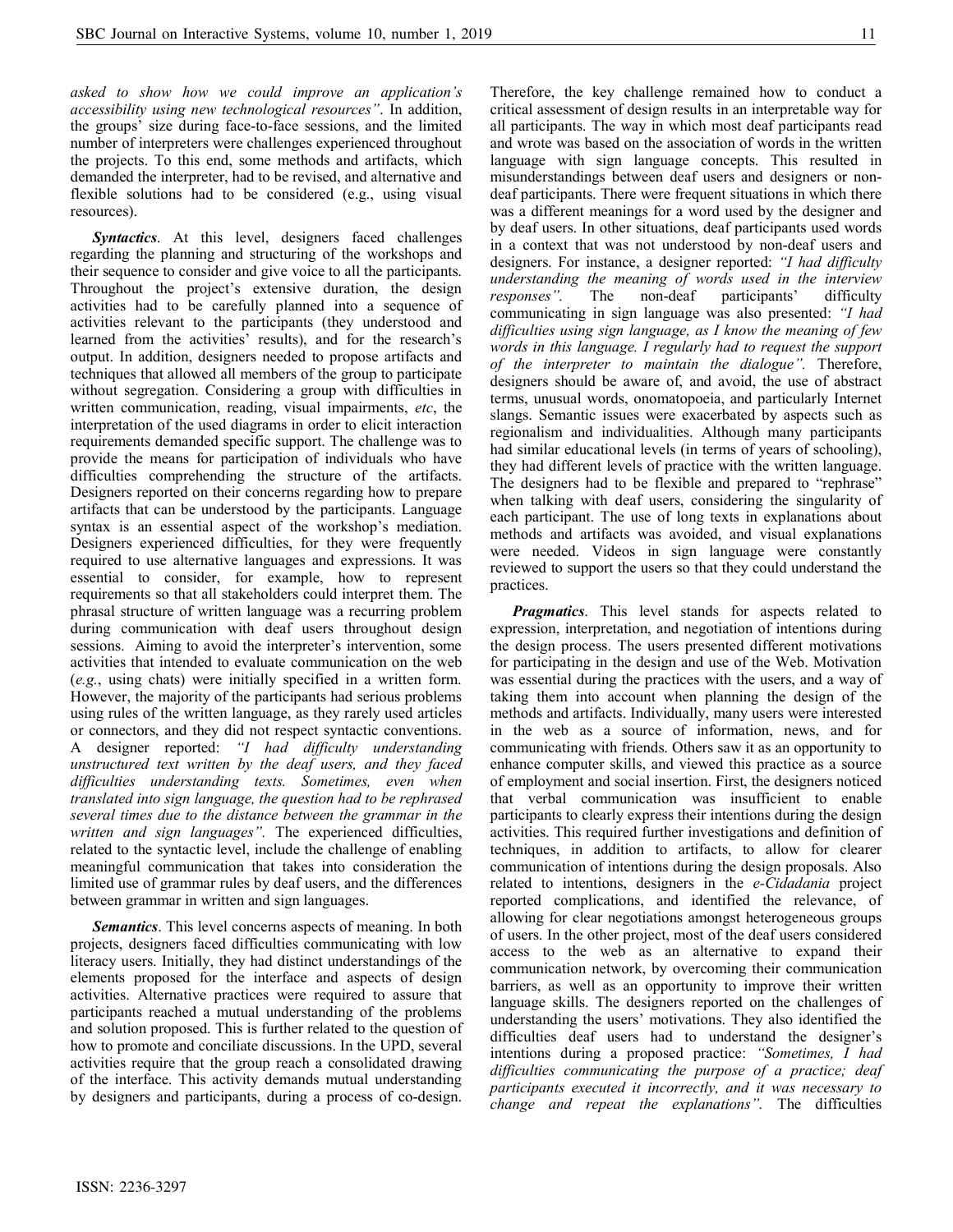experienced include aspects, such as: (1) How to capture the deaf users' motivation, and (2) How to express design intentions in the proposed practices when communication is limited in terms of language skills and perception.

Social World. The highest level in the Semiotic Framework stands for aspects related to social values, culture, privacy, and engagement. Due to their different background and profile, in the e-Cidadania project, participants had different social values and cultures. This level also addresses privacy issues, since the stakeholders' system of values influence their sense of privacy in an information system. In an UPD, design techniques must explicitly consider and formalize these issues so as to assure adequate design results. Designers involved in the e-Cidadania project reported on their difficulties clarifying and making social-related issues explicit to all participants. They also expressed the challenge of evaluating how each participant makes sense of the benefits of participating in the design process. This issue is related to how to define interaction scenarios that motivate each member of a heterogeneous group to participate of the design. Deaf user's everyday communication habits is also a relevant aspect for consideration. This aspect is perceived not only in the construction of the design artifacts, but throughout the design process. For instance, the designers learned rules, based on cultural aspects, that must be considered for polite communication with deaf users: "for good communication, it was essential maintain eye contact, because when two people talk in sign language it is considered rude to look away; and it is also preferable to give a light touch on the shoulder or arm than to call someone by name". Considering Web access, deaf people develop groups in social networks that have their own social and communication rules and purposes. A designer reported on her difficulty, and on the importance of, understanding social aspects as follows: "They [the deaf] had different social rules and concerns, and usually trust participants who knew sign language; some of them became very dependent on that person during the tasks. Some participants demonstrated the desire to create friendship bonds with other participants who knew sign language. These facts demonstrated lack of friendships with people who do not speak the same language. This can be explained by the fact that most of the deaf participants' families have no (or limited) knowledge of sign language". The designers identified the challenge of considering cultural aspects and social rules, taking into account the individual context of each participant in the design.

#### IV. DISCUSSION

This discussion section relies on the results from the literature review (cf. Section 2) and experiences reported by designers in our case studies (cf. Section 3). The literature review considered the last five editions of three important publication venues in areas related to the UPD concept, including PDC (Participatory Design), UAIS (Universal Design), and TOCHI (HCI/CHI). The analyzed case studies considered documentation and reports on the experiences of designers in two research projects using PD. First, we discuss major findings from these sources. We then discuss demands for rethinking four key components of PD: (1) a change in

designers' attitudes; (2) the use of flexible mediating artifacts; (3) the adoption of open participatory methods; and (4) a commitment to the universality of the design product. Our discussion indicates the need for further research in the area of UPD. Table I summarizes key aspects from the literature review, case studies, and PD components, which are discussed in the following paragraphs.

Various issues highlighted in our literature review of the PDC papers were also present in the projects analyzed in Section 3. The e-Cidadania project, for instance, dealt with the participation of people with multiple levels of digital literacy, demanding flexible methods, artifacts, and attitudes during participatory sessions. Similarly, the project regarding deaf users revealed the importance of considering cultural aspects during the design and execution of PD activities. We emphasized the main issues faced in these projects, such as: (1) dealing with resource constraints during design, considering heterogeneous participants and unexpected situations; and  $(2)$ planning universal participation in a way that ensures that the results lead to a universal product.

As the objective of the projects was to produce software systems according the UD principles, various concerns from the papers published in the UAIS were also observed in the analyzed projects. In the e-Cidadania project, for instance, the design of an inclusive search mechanism [39] took into account the local language and opinions of people with low digital literacy. The analysis of the local language informed the product design so that it would be suitable for digitally included users as well. Users' participations were a tool for understanding UD requirements.

Instead of designing deaf-oriented tools (e.g., a web chat based on sign language), which may segregate this population from other users, the project involving deaf people guaranteed user participation in the construction of mechanisms for including deaf users in existing Web tools. Thus, we highlighted (in addition to the presented issues) the relevance of rethinking the design of PD methods so as to motivate participants (not only the designers) to think of "the others", aiming to produce universal solutions with UD principles. This is especially relevant when we consider the impossibility of guaranteeing that everyone is represented in a PD group.

Several TOCHI papers focused on long-term studies, like the case of the e-Cidadania project. In this project, we conducted 11 workshops over 3 years. We found that the major challenges faced were related to pragmatic and social levels of the Semiotic Framework. They were only clarified (at least in parts) after some workshops, and required long-term evaluation. The designers must be aware that some issues, such as the understanding of participants' habits and values, cannot be addressed in a few participatory sessions. Likewise, the design of methods that considers practical limitations (e.g., time, resources, and skills) remains particularly challenging.

TABLE I. KEY ASPECTS FROM THE LITERATURE REVIEW, CASE STUDIES, AND CHALLENGES

| <b>Literature Review</b> | <b>Case Studies</b> | PD components |
|--------------------------|---------------------|---------------|
|                          |                     |               |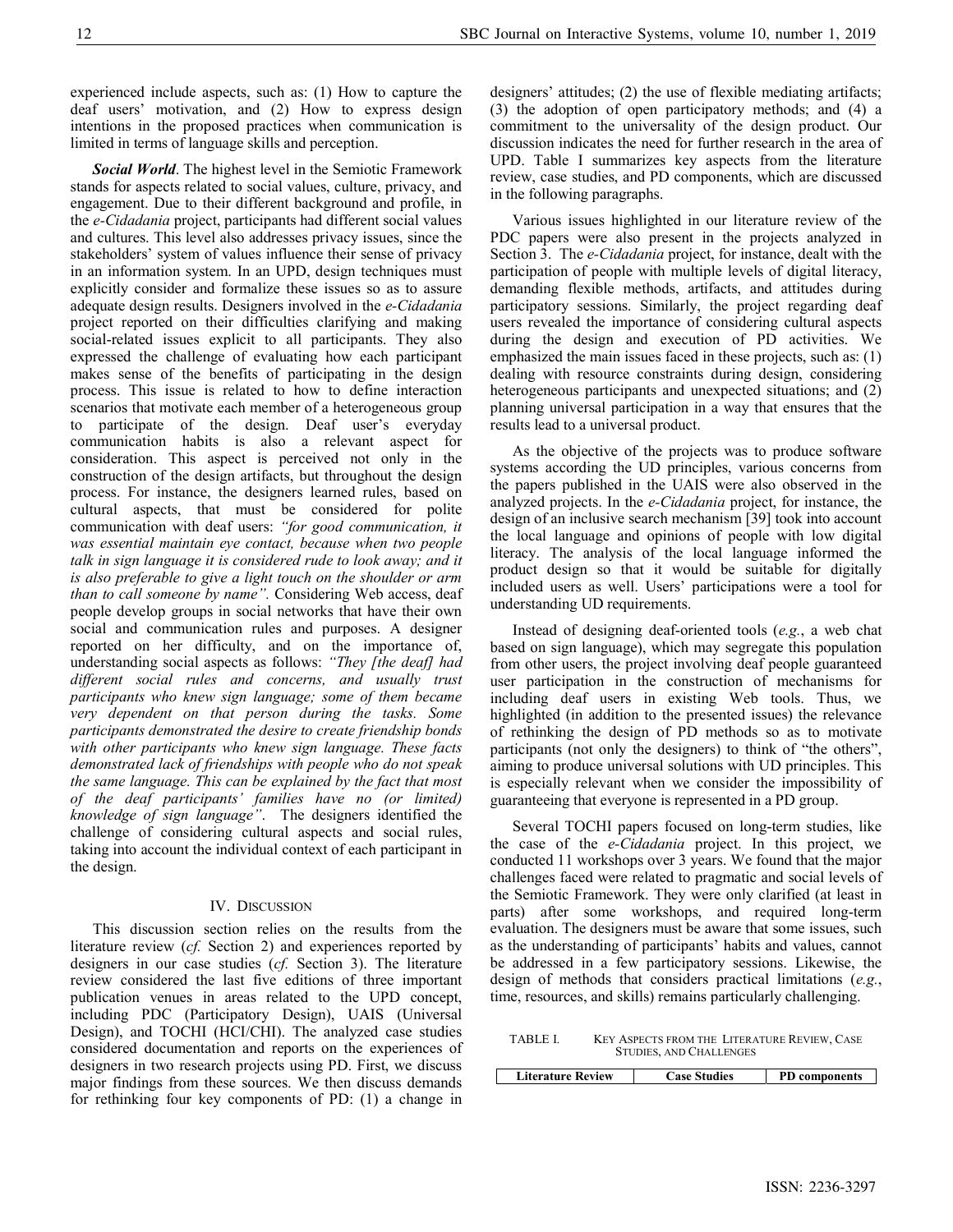| <b>Literature Review</b>                                                                                                                                                                                                                                                                                                                                                                                               | <b>Case Studies</b>                                                                                                                                                                                                                                                                                                                                                                                                                                      | <b>PD</b> components                                                                               |
|------------------------------------------------------------------------------------------------------------------------------------------------------------------------------------------------------------------------------------------------------------------------------------------------------------------------------------------------------------------------------------------------------------------------|----------------------------------------------------------------------------------------------------------------------------------------------------------------------------------------------------------------------------------------------------------------------------------------------------------------------------------------------------------------------------------------------------------------------------------------------------------|----------------------------------------------------------------------------------------------------|
| <b>PDC</b><br>(Participatory<br>Design):<br>- Need for flexibility<br>regarding the way in<br>which users can<br>contribute;<br>- provides safe and<br>welcoming                                                                                                                                                                                                                                                       | - Participation of<br>people with multiple<br>levels of digital<br>literacy;<br>- flexible methods,<br>artifacts, and attitudes<br>in participatory<br>sessions;                                                                                                                                                                                                                                                                                         | Change in<br>designers'<br>attitudes                                                               |
| environments;<br>- provides an active role<br>(avoiding users'<br>proxies);<br>- flexibility in planning<br>and while conducting<br>the activity;<br>- focused on a specific<br>disability or group of<br>users;<br>- Did not emphasize<br>heterogeneous groups,<br>targeting a design<br>process for all.                                                                                                             | - cultural aspects in<br>PD activities:<br>- addresses resource<br>constraints;<br>- addresses how to<br>plan universal<br>participation.<br>- Took into account                                                                                                                                                                                                                                                                                         | Use of flexible<br>mediating artifacts<br>Adoption of open<br>participatory<br>methods             |
| UAIS (Universal<br>Design):<br>- PD as a tool for<br>achieving universal<br>products;<br>- participants'<br>suggestions create<br>products for universal<br>design<br>- individual and<br>collective needs, local<br>(e.g., country-specific)<br>and global problems<br>- dealt with specific<br>disabilities or group of<br>people;<br>- does not focus on<br>methods to promote<br>accessible user<br>participation. | the local language and<br>opinions of people<br>with low digital<br>literacy;<br>- the local language<br>informed product<br>design;<br>- users' participations<br>were used as a tool for<br>UD:<br>- proposed inclusive<br>tools "for all", instead<br>of deaf-oriented tools:<br>- deaf people<br>participated in<br>construction;<br>- motivated the<br>participants (not only<br>the designers) to think<br>of "the others".                        | Change in<br>designers'<br>attitudes<br>Commitment to<br>the universality of<br>the design product |
| TOCHI (HCI/CHI):<br>- Long-term studies<br>and/or controlled user<br>evaluation methods<br>focused on the efficacy<br>of accessible solutions;<br>- empirical evidences<br>for understanding the<br>users' accessibility;<br>- UD term was only<br>occasionally<br>mentioned;<br>- discussions regarding<br>how the design<br>activities were planned<br>and executed was less<br>frequent.                            | - present long term<br>evaluations;<br>- UD challenges at<br>pragmatic and social<br>levels were clarified<br>after some workshops,<br>though there is the<br>need for long-term<br>evaluation;<br>- both projects' results<br>are based on empirical<br>evidences;<br>- understanding of<br>participants' habits<br>and values required<br>long term evaluation;<br>- design of methods<br>considering practical<br>limitations remains a<br>challenge. | Commitment to<br>the universality of<br>the designed<br>product                                    |

Based on the studies from the three publication areas and the analysis of our projects, we organized demands for rethinking four key components of the PD in order to reach UPD, which are presented in the upcoming paragraphs.

Change in designers' attitudes. The designer must assume a positive attitude in face of unexpected reactions (positive and negative), unexpected situations, individualities, social concerns, and resource limitations. (S)he must be prepared to change the methods and plans initially proposed according to in loco circumstances. Dealing with a heterogeneous group of participants remains a challenge from an attitudinal perspective, especially when one considers pragmatic and social aspects (e.g., habits, culture, and values). The designers' capacity to deal with the practitioners has to be considered, and the designers must be aware of their limitations.

Use of flexible mediating artifacts. The set of artifacts must be elaborated in a flexible way in order to cope with unforeseen situations. The artifacts should consider, for instance, the physical limitations, cognitive limitations, habits, values, and cultural factors of groups with different backgrounds and skills. In addition to social aspects, the individual characteristics of each participant must become evident, because each participant needs to understand his/her contribution to the design. Creating such flexible artifacts is challenging and may require in-depth studies of methods for designing artifacts using interactive design processes. For example, some digital/virtual artifacts are particularly interesting for various groups of users, but impractical in other contexts. Multimodality may be a key factor to consider in the construction of those artifacts. The use of more performative (and flexible) design artifacts must be explored to increase the users' participation during design, and after design, activities [51].

Adoption of open participatory methods. Whereas some studies in the literature identify groups of users who need (or prefer) more rigid and predictable methods to systematize effective participation, other studies describe users who need (or prefer) open methods (using open artifacts) that accommodate for various levels and means of participation. This points to the need for the further investigation of methods that are able to be flexible and deal with unforeseen situations, assuring that PD principles such as democracy and opportunity of participation in all situations. The adequate balance between rigid methods that allow for better evaluation of results and possibility of replication, and methods that promote creativity and free participation, requires further investigations. How to promote user empowerment during use remains another aspect to be considered from a universal access perspective [52].

Commitment to the universality of the product's design. UDP not only concerns the full participation of users during the design process, it also requires an understanding of the production of (universally) accessible outcomes. The relationship between "universal" and "democratic" participation during the design process, and the universal result produced, requires further investigation. This implies in the need to include, during the planning and execution of the design process, concerns regarding universal aspects of the product under design, for example, leading participants to think of "the others".

Based on these components, there are attitudinal, methodological, and communication issues that must be faced by UPD. Various aspects related to these issues have been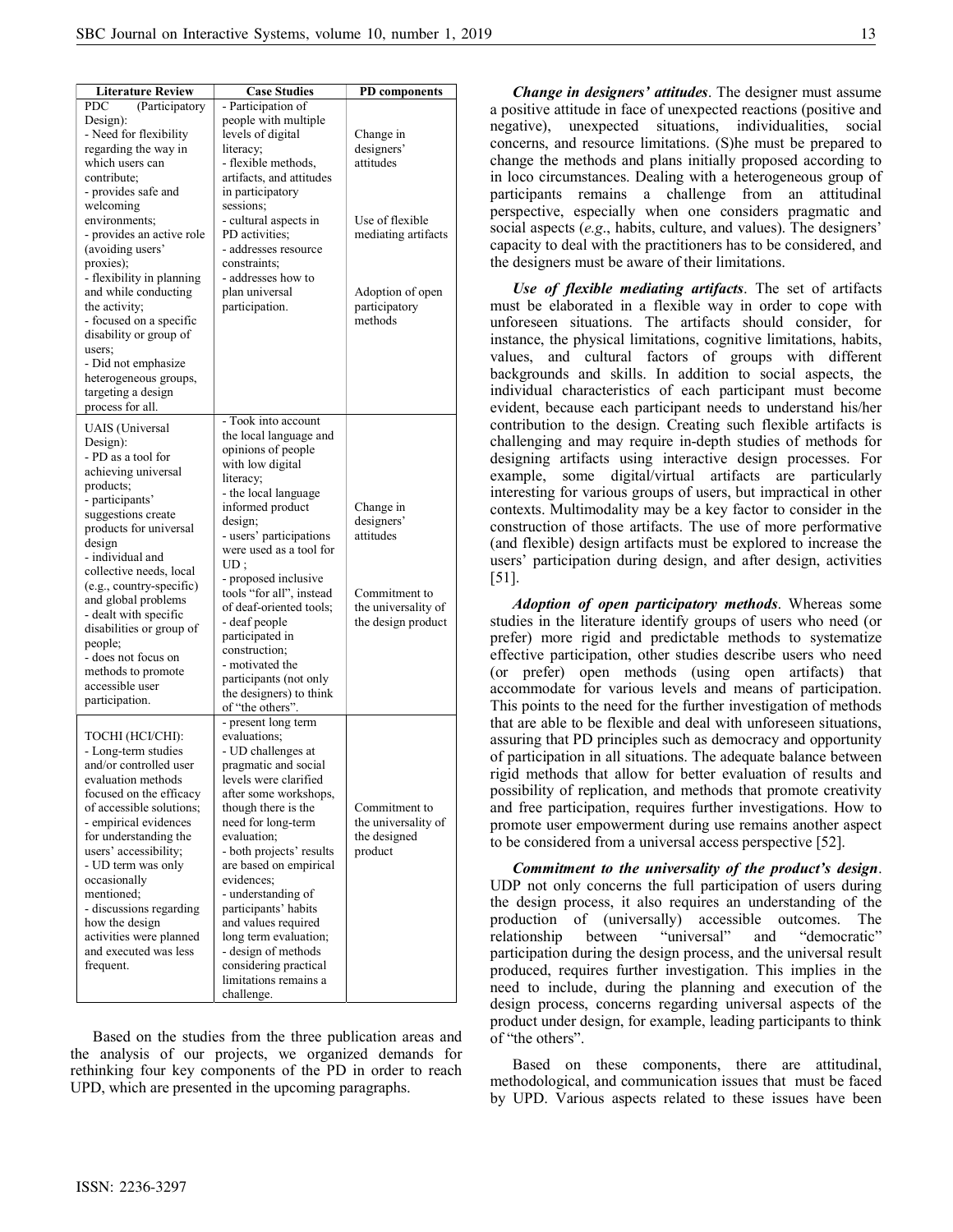addressed by the literature in related areas for decades. However, there is a lack of methodological tools, as well as an integrated approach, that takes into consideration PD components towards in order to reach UPD. As Table I shows, unlike the case studies, the existing literature (when we consider the fields of study individually) does not focus on UD aspects and the four key components of PD simultaneously. Thus, this article contributes to the elaboration of an integrated vision of accessibility and participation, through the analysis of existing literature, as well as the problems and solutions adopted in case studies.

In summary, this research found that the unpredictable nature of possible events and unique situations (perhaps "impossible" to generalize) that may occur during a design process, which aims to promote democratic opportunities for the participation of heterogeneous stakeholders, is the greatest challenge we should cope with in order to conceive of UPD.

## V. CONCLUSION

PD has promoted user participation in design decisions that affect their life. However, one person out of seven in the world's population has at least one type of disability. These people, in addition to disadvantaged communities, older adults, and people with low digital literacy (to cite a few), experience various barriers to perform effective and egalitarian participation during design processes. In this article, we introduced the concept of Universal Participatory Design (UPD) as a philosophy of design and practice that intends for the inclusion of participants during the design process, despite their physical, cognitive, educational, or social conditions. We assumed that a real inclusive design process could improve the quality of the product designed according to UD principles. As UPD addresses an intersection of issues addressed by PD, UD, and CHI/IHC communities, our study analyzed how these issues are addressed in some of the most prestigious publication vehicles over recent years. We then analyzed two research projects, which involved the process of design through the inclusion of people with low literacy and deaf people. We identified challenges faced in these projects related to the UPD concept. Based on the literature review and our findings from the analyzed projects, we contributed by clarifying the UPD concept in terms of its principles, and by identifying practical considerations. We clarified issues related to promoting the UPD, and defined long-term research challenges, including demands for a research agenda that strives for a genuine and universal democratic design process.

#### ACKNOWLEDGMENT

We thank the CNPq (grant #306272/2017-2) and the São Paulo Research Foundation (FAPESP) (grants #2015/16528-0, #2015/24300-9, #2017/02325-5).

#### **REFERENCES**

[1] S. Agid. 2016. "...it's your project, but it's not necessarily your work...": infrastructuring, situatedness, and designing relational practice. In Proceedings of the 14th Participatory Design Conference: Full papers (PDC '16), Claus Bossen, Rachel Charlotte Smith, Anne Marie Kanstrup, Janet McDonnell, Maurizio Teli, and Keld Bdker (Eds.), Vol. 1. ACM, New York, NY, USA, 81-90.

- [2] B. Aryana, T. Clemmensen, and C. Boks, ."Users' participation in requirements gathering for smart phones applications in emerging markets", Univers. Access Inf. Soc, 14(2), 265-280. 2015.
- [3] M. C. C. Baranauskas, "e-Cidadania: Systems and Methods for the Constitution of a Culture mediated by Information and Communication Technology." Project of Microsoft Research-FAPESP Institute 2007.
- [4] M. Cecilia C. Baranauskas and R. Bonacin. 2008. "Design Indicating Through Signs." Design Issues. Summer 2008, Vol. 24, No. 3, 30-45. DOI:10.1162/desi.2008.24.3.30
- [5] R. M. Branco, J. Quental, and O. Ribeiro. 2016. "Playing with personalisation and openness in a codesign project involving people with dementia." In Proceedings of the 14th Participatory Design Conference: Full papers - Volume 1 (PDC '16), Vol. 1. ACM, New York, NY, USA, 61-70. DOI: http://dx.doi.org/10.1145/2940299.2940309
- [6] R. Black, A. Waller, R. Turner, and E. Reiter. 2012. "Supporting Personal Narrative for Children with Complex Communication Needs." ACM Trans. Comput.-Hum. Interact. 19, 2, Article 15 (July 2012), 35 pages. DOI=http://dx.doi.org/10.1145/2240156.2240163
- [7] R. Bonacin, A. M. Melo, C. A. C. Simoni and M. Ceclia C. Baranauskas. 2010. "Accessibility and interoperability in e-government systems: outlining an inclusive development process." Univ Access Inf Soc (2010) 9: 17, 1733. DOI:10.1007/s10209-009-0157-0
- [8] B. Bossavit and S. Parsons. 2016. "Designing an educational game for and with teenagers with high functioning autism." In Proceedings of the 14th Participatory Design Conference: Full papers - Volume 1 (PDC '16), Vol. 1. ACM, New York, NY, USA, 11-20. DOI: http://dx.doi.org/10.1145/2940299.2940313
- [9] P. Briggs and L. Thomas. 2015. "An Inclusive, Value Sensitive Design Perspective on Future Identity Technologies." ACM Trans. Comput.- Hum. Interact. 22, 5, Article 23 (August 2015), 28 pages. DOI: http://dx.doi.org/10.1145/2778972
- [10] G. Deleuze. 1995. "Difference and Repetition", Translated by P. Patton, Columbia University Press; Revised edition, New York, 1995, 350 p.
- [11] J. Doyle, C. Bailey, C. N. Scanaill, and F. Berg. 2014. "Lessons learned in deploying independent living technologies to older adults' homes." Univers. Access Inf. Soc. 13, 2 (June 2014), 191-204. DOI=http://dx.doi.org/10.1007/s10209-013-0308-1
- [12] P. Ehn, P. 1993. "Scandinavian Design: On Participation and Skill. In Schuler, Douglas and Aki, Namioka (Eds.) Participatory Design: Principles and Practices, Hillsdale, NJ: Erlbaum, 41-77.
- [13] L. Ferres, G. Lindgaard, L. Sumegi, and B. Tsuji. 2013. "Evaluating a Tool for Improving Accessibility to Charts and Graphs." ACM Trans. Comput.-Hum. Interact. 20, 5, Article 28 (November 2013), 32 pages. DOI=http://dx.doi.org/10.1145/2533682.2533683
- [14] M. A. M. Ferreira and R. Bonacin. 2013. "Analyzing barriers for people with hearing loss on the web: a semiotic study." In Proceedings of the 7th interna- tional conference on Universal Access in Human-Computer Interaction: user and context diversity - Volume 2 (UAHCI'13), Constantine Stephanidis and Margherita Antona (Eds.), Vol. 2. Springer-Verlag, Berlin, Heidelberg, 694-703. DOI: http://dx.doi.org/10.1007/978- 3-642-39191-0 74
- [15] M. A. M. Ferreira and R. Bonacin. 2014. "Eliciting Accessibility Requirements for People with Hearing Loss: A Semantic and Norm<br>Analysis." Lecture Notes in Computer Science. Human-Computer in Computer Science. Human-Computer Interaction. Applications and Services, vol. 8512, 277-288, Springer International Publishing. DOI: 10.1007/978-3-319-07227-2 27
- [16] M. A. M. Ferreira, J. Bueno and R. Bonacin. 2015. "Using Computational Resources on Bilingual Deaf Literacy: An Analysis of Benefits, Perspectives and Challenges." Lecture Notes in Computer Science. Universal Access in Human-Computer Interaction. Access to Interaction, vol. 9176, 362-372, Springer International Publishing. DOI: 10.1007/978-3-319-20681-3 34
- [17] M. A. M. Ferreira, J. Bueno and R. Bonacin. 2016. "Encouraging the Learning of Written Language by Deaf Users: Web Recommendations and Practices." Lecture Notes in Computer Science, Universal Access in Human-Computer Interaction. Users and Context Diversity Volume 9739, 3-15, Springer International Publishing. DOI: 10.1007/978-3-319- 40238-3 1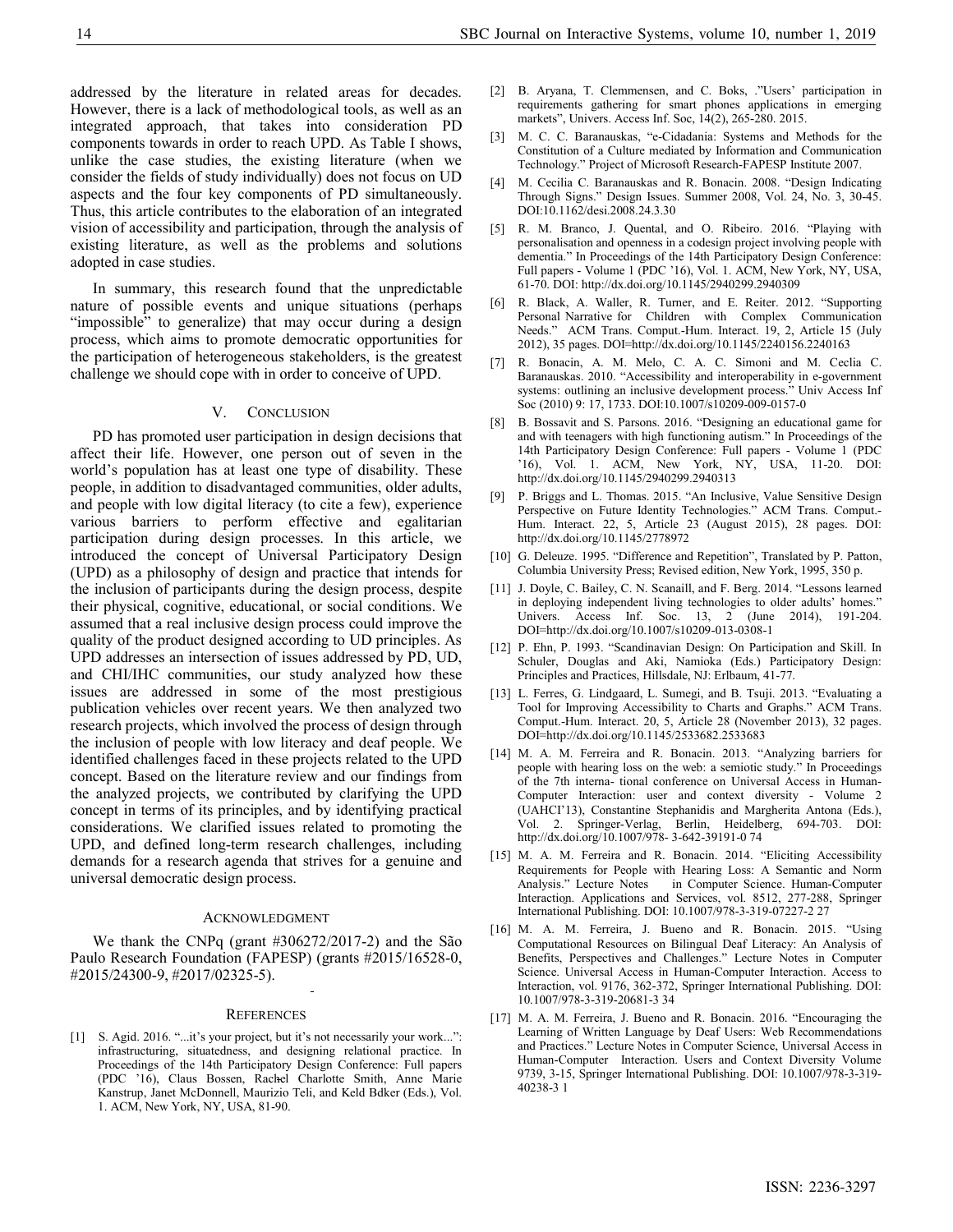- [18] J. Galliers, S. Wilson, A. Roper, N. Cocks, J. Marshall, S. Muscroft, and T. Pring. 2012. "Words are not enough: empowering people with aphasia in the design process." In Proceedings of the 12th Participatory Design Conference: Re- search Papers - Volume 1 (PDC '12), Kim Halskov, Heike Winschiers-Theophilus, Yanki Lee, Jesper Simonsen, and Keld Bdker (Eds.), Vol. 1. ACM, New York, NY, USA, 51-60. DOI=http://dx.doi.org/10.1145/2347635.2347643
- [19] A. M. Kanstrup and P. Bertelsen. 2016. "Bringing new voices to design of exercise technology: participatory design with vulnerable young adults." In Proceedings of the 14th Participatory Design Conference: Full papers - Volume 1 (PDC '16), Vol. 1. ACM, New York, NY, USA, 121-130. DOI: http://dx.doi.org/10.1145/2940299.2940305
- [20] H. N. Kim, T. L. Smith-Jackson, and B. M. Kleiner. 2014. "Accessible haptic user interface design approach for users with visual impairments." Univers. Access Inf. Soc. 13, 4 (November 2014), 415-437. DOI=http://dx.doi.org/10.1007/s10209-013- 0325-0
- [21] S. Freud. 1990. "Beyond the Pleasure Principle." W. W. Norton & Company; 1 edition, 144 p.
- [22] C. González, A. Noda, A. Bruno, L. Moreno, and V. Munõz. 2015. "Learning subtraction and addition through digital boards: a Down syndrome case." Univers. Access Inf. Soc. 14, 1 (March 2015), 29-44. DOI=http://dx.doi.org/10.1007/s10209-013-0330- 3
- [23] IPM, Institute Paulo Montenegro. 2009. "Indicator of Functional Literacy." www.ipm.org.br/ptbr/programas/inaf/relatoriosinafbrasil/Paginas/inaf2011 2012.aspx
- [24] K. Leung, D. Ho, J. Ma, P. C. K. Chuah, and Y. Lee. 2010. "Bringing in communicative rationality into design participation: a lesson from inclusive design." In Proceedings of the 11th Biennial Participatory Design Conference (PDC '10). ACM, New York, NY, USA, 101-110. DOI=http://dx.doi.org/10.1145/1900441.1900456
- [25] K. Liu. 2000. "Semiotics in Information Systems Engineering." Cambridge: Cambridge University Press. 232 p.
- [26] K. Liu and W. Li. 2014. "Organisational Semiotics for Business Informatics." Routledge; 1 edition (November 20, 2014). 288 p .
- [27] T. W. Leong and T. Robertson. 2016. "Voicing values: laying foundations for ageing people to participate in design." In Proceedings of the 14th Participatory Design Conference: Full papers - Volume 1 (PDC '16), Vol. 1. ACM, New York, NY, USA, 31-40. DOI: http://dx.doi.org/10.1145/2940299.2940301
- [28] Q. V. Liao and W. Fu. 2014. "Age differences in credibility judgments of online health information." ACM Trans. Comput.-Hum. Interact. 21,<br>1, Article 2 (February 2014), 23 pages. Article 2 (February 2014), 23 pages. DOI=http://dx.doi.org/10.1145/2534410
- [29] J. Makhaeva, C. Frauenberger, and K. Spiel. 2016. "Creating creative spaces for co-designing with autistic children: the concept of a "Handlungsspielraum". In Proceedings of the 14th Participatory Design Conference: Full papers - Volume 1 (PDC '16), Vol. 1. ACM, New<br>York, MY, USA, 51-60. DOI: York, NY, USA, 51-60. DOI: http://dx.doi.org/10.1145/2940299.2940306
- [30] B. Marenko and J. Brassett. 2015. "Deleuze and Design (Deleuze Connections)." Edinburgh University Press, 264 p.
- [31] N. Mi, L. A. Cavuoto, K. Benson, T. Smith-Jackson, and M. A. Nussbaum. 2014. "A heuristic checklist for an accessible smartphone interface design." Univers. Access Inf. Soc. 13, 4 (November 2014), 351-365. DOI=http://dx.doi.org/10.1007/s10209- 013-0321-4
- [32] B. Nansen, F. Vetere, T. Robertson, J. Downs, M. Brereton, and J. Durick. 2014. "Reciprocal Habituation: A Study of Older People and the Kinect." ACM Trans. Comput.-Hum. Interact. 21, 3, Article 18 (June 2014), 20 pages. DOI=http://dx.doi.org/10.1145/2617573
- [33] V. P. A. Neris, L. D. Almeida, L. C. Miranda, E. Hayashi and M. C. C. Baranauskas, 2009. "Towards a Socially-constructed Meaning for Inclusive Social Network Systems." In Proc. of International Conference on Informatics and Semiotics in Organisations (ICISO 2009). Beijing, China. pp. 247-254.
- [34] C. Ogonowski, K. Aal, D. Vaziri, T. V. Rekowski, D. Randall, D. Schreiber, R. Wieching, and V. Wulf. 2016. "ICT-Based Fall Prevention System for Older Adults: Qualitative Results from a Long-Term

Field Study." ACM Trans. Comput.-Hum. Interact. 23, 5, Article 29 (October 2016), 33 pages. DOI: https://doi.org/10.1145/2967102

- [35] J. Pearson, S. Robinson, and M. Jones. 2016. "Exploring Low-Cost, Internet-Free Information Access for Resource-Constrained Communities." ACM Trans. Comput.-Hum. Interact. 23, 6, Article 36 (December 2016), 34 pages. DOI: https://doi.org/10.1145/2990498
- [36] H. Persson, H. Ahman, A. A. Yngling, and J. Gulliksen. 2015. "Universal design, inclusive design, accessible design, design for all: different concepts–one goal? On the concept of accessibility–historical, methodological and philosophical aspects." Univers. Access Inf. Soc.<br>14, 4 (November 2015), 505-526. 14, 4 (November DOI=http://dx.doi.org/10.1007/s10209-014-0358-z
- [37] D. Power and G. R. Leigh. 2000. "Principles and practices of literacy development for deaf learners: a historical overview." J. Deaf Stud. Deaf Educ. (2000) 5 (1): 3-8. DOI: 10.1093/deafed/5.1.3
- [38] F. Quek and F. Oliveira. 2013. "Enabling the blind to see gestures. ACM Trans." Comput.-Hum. Interact. 20, 1, Article 4 (April 2013), 32 pages. DOI=http://dx.doi.org/10.1145/2442106.2442110
- [39] J. C. dos Reis, R. Bonacin and M. C. C. Baranauskas. 2014. "Addressing universal access in social networks: an inclusive search mechanism. Universal Access in Information Society. Vol 13: 125. DOI:10.1007/s10209-013-0290-7
- [40] M. C. C. Baranauskas. 2014. "Social awareness in HCI." Interactions. 4, 66-69. DOI: https://doi.org/10.1145/2621933
- [41] M. Rice and A. Carmichael. 2013. "Factors facilitating or impeding older adults' cre- ative contributions in the collaborative design of a novel DTV-based application." Univers. Access Inf. Soc. 12, 1 (March 2013), 5-19. DOI=http://dx.doi.org/10.1007/s10209-011- 0262-8
- [42] A. Savidis and C. Stephanidis. 2004. "Unified user interface development: the software engineering of universally accessible interactions". Univers. Access Inf. Soc. 3, 3 (October 2004), 165-193. DOI=http://dx.doi.org/10.1007/s10209-004-0096-8
- [43] K. Seaborn, J. Edey, G. Dolinar, M. Whitfield, P. Gardner, C. Branje, and D. I. Fels. 2016. "Accessible Play in Everyday Spaces: Mixed Reality Gaming for Adult Powered Chair Users." ACM Trans. Comput.- Hum. Interact. 23, 2, Ar- ticle 12 (May 2016), 28 pages. DOI: https://doi.org/10.1145/2893182
- [44] R. K. Stamper. 1973. "Information in Business and Administrative Systems." Bats- ford. 362 p.
- [45] C. Stephanidis. 2001. "User interfaces for all: new perspectives into human- computer interaction." In C. Stephanidis (Ed.), User Interfaces for All - Concepts, Methods, and Tools. Mahwah, NJ: Lawrence Erlbaum Associates, 317.
- [46] M. Vázquez and A. Steinfeld. 2014. "An Assisted Photography Framework to Help Visually Impaired Users Properly Aim a Camera." ACM Trans. Comput.-Hum. Inter- act. 21, 5, Article 25 (November 2014), 29 pages. DOI=http://dx.doi.org/10.1145/2651380
- [47] J. Vines, G. Pritchard, P. Wright, P. Olivier, and K. Brittain. 2015. "An Age-Old Problem: Examining the Discourses of Ageing in HCI and Strategies for Future Research." ACM Trans. Comput.-Hum. Interact. 22, 1, Article 2 (February 2015), 27 pages. DOI=http://dx.doi.org/10.1145/2696867
- [48] W3C. 2008. "Web Content Accessibility Guidelines (WCAG) 2.0." https://www.w3.org/TR/WCAG20/
- [49] WHO. 2011. "World report on disability 2011." http://www.who.int/disabilities/world report/2011/report.pdf
- [50] S. Wyche, N. Simiyu, and M. E. Othieno. 2016. "Mobile Phones as Amplifiers of Social Inequality among Rural Kenyan Women." ACM Trans. Comput.-Hum. Interact. 23, 3, Article 14 (June 2016), 19 pages. DOI: https://doi.org/10.1145/2911982
- [51] P. Ehn. 2008. "Participation in design things." In Proceedings of the Tenth Anniversary Conference on Participatory Design 2008 (PDC '08). Indiana University, Indianapolis, IN, USA, 92-101.
- [52] C. Storni. 2014. "The problem of de-sign as conjuring: empowermentin-use and the politics of seams." In Proceedings of the 13th Participatory Design Conference: Research Papers - Volume 1 (PDC '14), Vol. 1. ACM, New York, NY, USA, 161-170.